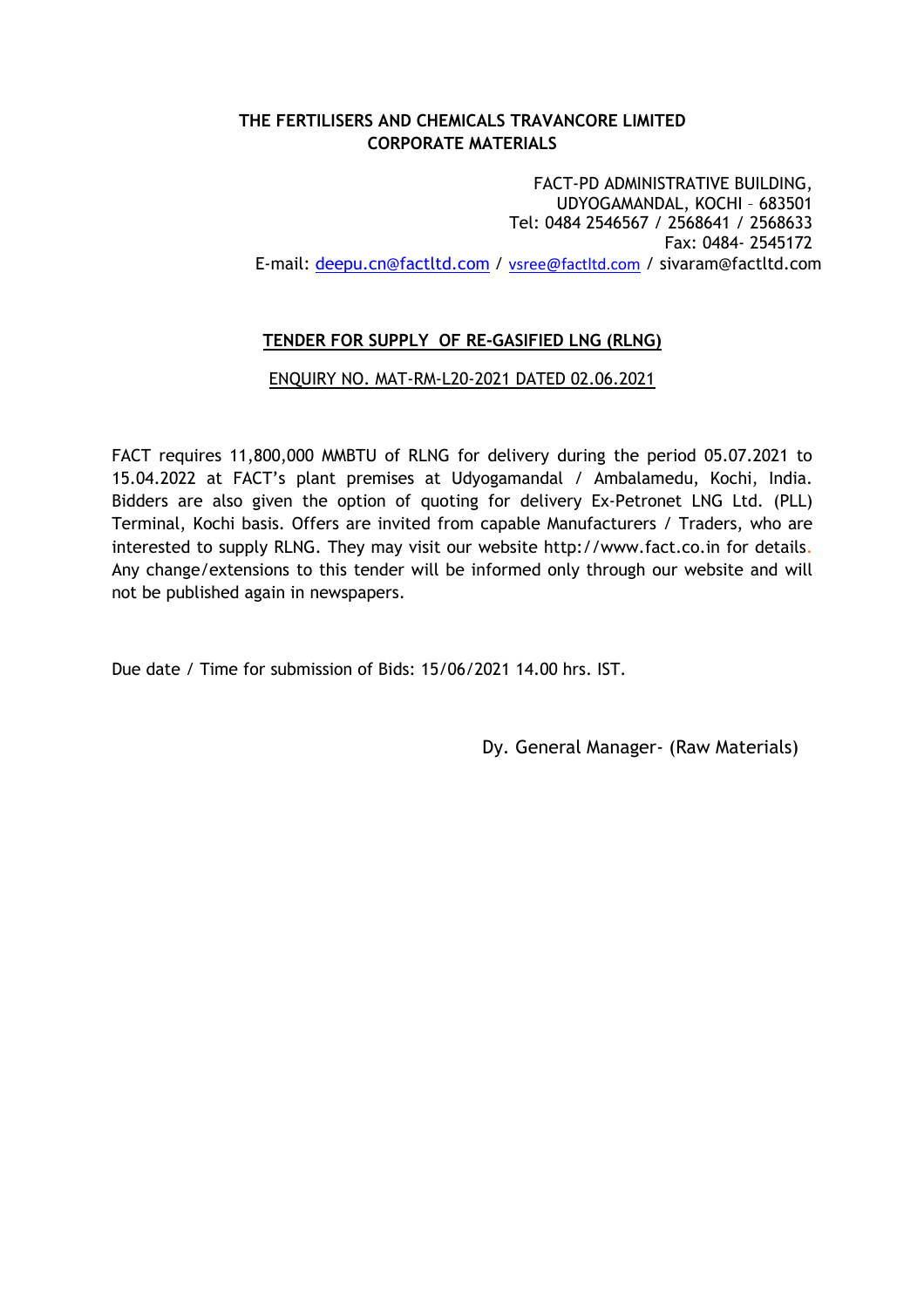# THE FERTILISERS AND CHEMICALS TRAVANCORE LTD. CORPORATE MATERIALS

 FACT-PD ADMINISTRATIVE BUILDING UDYOGAMANDAL, KOCHI – 683501 Tel :0484 2546567 / 2568641 / 2568623 Fax: 0484- 2545172 E-mail: deepu.cn@factltd.com / vsree@factltd.com / sivaram@factltd.com

# ENQUIRY NOTICE

### SUPPLY OF Regasified LNG (RLNG) (ENQUIRY NO. MAT-RM- L20-2021 DATED 02.06.2021)

The Fertilisers And Chemicals Travancore Ltd, (FACT), a "Government of India Undertaking", is engaged mainly in the production of Nitrogenous and Phosphatic fertilisers & intermediary products Sulphuric acid and Phosphoric acid and petrochemical product viz. Caprolactam.

We invite your most competitive bid in sealed covers as explained in Instructions to Bidders (Annexure-II) for supply of RLNG to FACT's plant premises at Udyogamandal / Ambalamedu, Kochi as per details given below and as per enquiry documents attached.

- 1.0.0 Requirement:
- 1.0.1 Approx. 11,800,000 MMBTU of RLNG at GCV of 9880 Kcal/SCM (at approx. 44,860 MMBTU per day) for delivery at delivery point at FACT, Udyogamandal / Ambalamedu during the period  $5<sup>th</sup>$  July 2021 to 15<sup>th</sup> April 2022.

Of the above quantity:

[A] Supply of 9,440,000 MMBTU RLNG shall be on Firm basis.

[B] Supply of 2,360,000 MMBTU RLNG shall be on Reasonable Endeavour (RE) basis.

- 1.1.0 The delivery point shall be the flange connecting GAIL's [Gas Authority of India Ltd., the owner of transmission pipeline from PLL Terminal to FACT], facilities to FACT's facilities immediately after the RLNG measurement facilities in FACT's premises at Udyogamandal / Ambalamedu.
- 1.1.1 Bidders are also given the option for delivery of RLNG Ex-Petronet LNG Ltd. (PLL) Terminal, Kochi basis. Such bids will be loaded with the applicable transmission charges prescribed by PNGRB {Petroleum and Natural Gas Regulatory Board} for transmission of RLNG from PLL Terminal, Kochi to FACT (presently Rs.42.78/MMBTU) plus GST towards transmission charges from PLL's terminal to the delivery point defined above.
- 1.1.2 Selection of the delivery basis will be at the sole discretion of FACT.
- 1.2 Please quote firm prices. Bids not quoting the entire required quantities of 11,800,000 MMBTU are liable to be rejected. In case of more than one bid with the same evaluated delivery point price, FACT may place the order for the full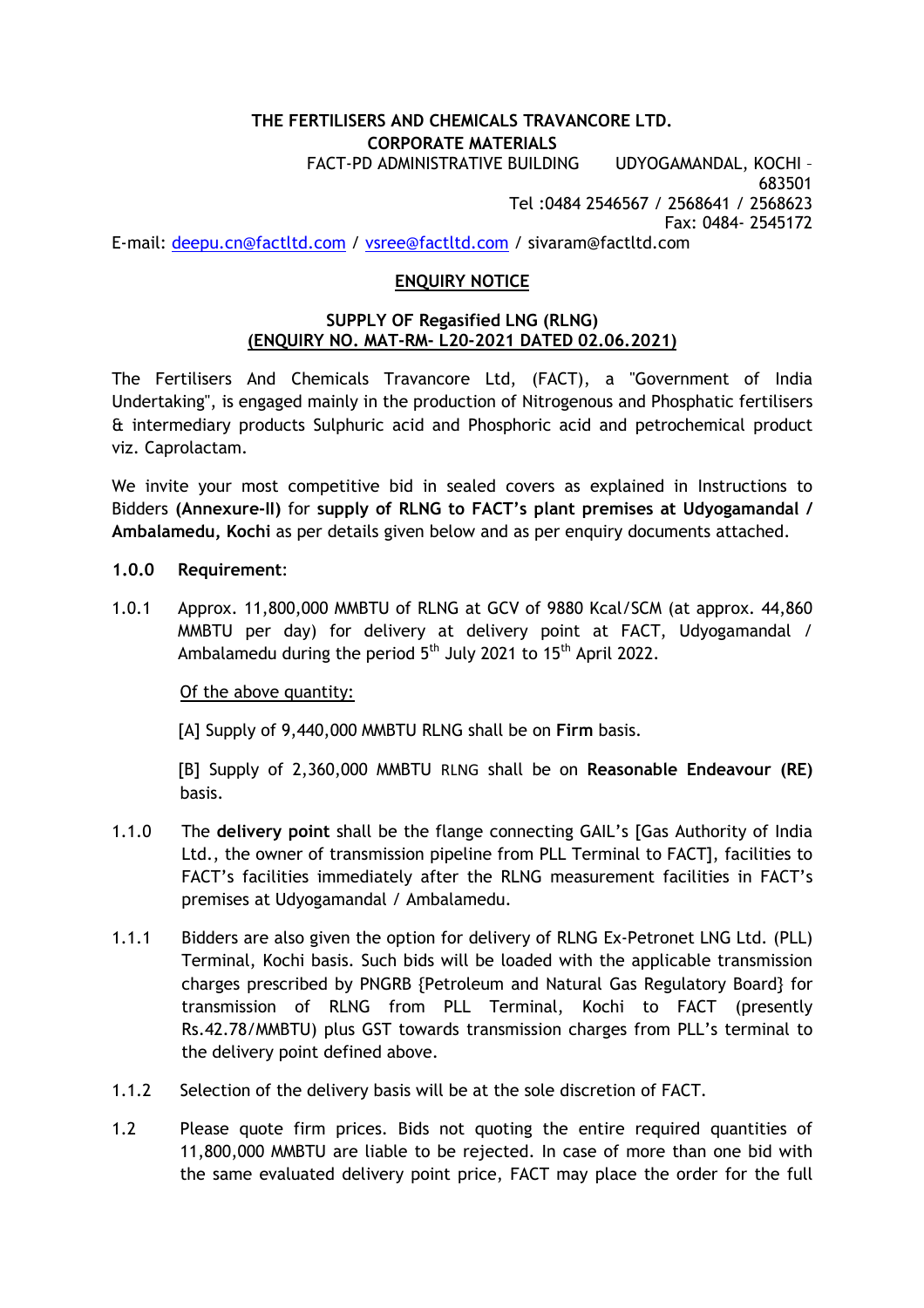quantity of 11,800,000 MMBTU on one of the bidders selected at the sole discretion of FACT.

- 1.3 Insurance up to the delivery point quoted by the bidder shall be arranged by the bidder.
- 2.0 Separate invoices shall be raised for the quantity supplied to Udyogamandal Division, Petrochemical Division and Cochin Division.
- 3.0 Specifications of RLNG are given at Annexure-I.
- 4.0 The tentative date of commencement of drawal of RLNG on bulk basis is  $5<sup>th</sup>$  July 2021. However, the exact date of commencement of drawal will be as mutually discussed and agreed. In case the commencement of drawal is delayed, the date of completion shall be suitably extended.
- 5.0 The bidder who has offered delivery at FACT, Udyogamandal / Ex-Petronet LNG Ltd. (PLL) Terminal, Kochi basis should enter into commercial arrangements with Petronet LNG, Kochi (PLL) for [A] discharge of LNG from ships to the storage tanks of PLL so as to meet the delivery requirements of FACT, storage, Regasification of LNG and delivery Ex-PLL Terminal (OR) for [B] procurement of RLNG from PLL, for supply to FACT as per the requirements of FACT. Copy of the valid agreement the successful bidder has entered into with PLL as above, shall be submitted by the bidder along with the Bid, failing which the offer is liable to be rejected.
- 5.1 The bidder who has offered delivery at FACT, Udyogamandal should also enter into Gas Transmission Agreement and Capacity Tranche agreement with GAIL, for transmission of RLNG from LNG Terminal Facilities of Petronet LNG Ltd. at Puthuvypeen, Kochi to FACT, Udyogamandal. Copy of the valid GTA the successful bidder has entered into with GAIL, shall be submitted by the bidder along with the Bid, failing which the order, if any, shall be placed only on ex-PLL, Kochi terminal basis, reducing the transmission charges and taxes thereon from the FACT, Udyogamandal price quoted.
- 5.2 The Seller shall set up a local office manned by responsible personnel, so as to facilitate smooth co-ordination between the supplier and FACT.
- 6.0 Price: The bidders shall quote the price for RLNG in INR/MMBTU, including all taxes and duties, up to the delivery point applicable. The bidder shall provide the delivery point price and the break up as per the Price Bid format at Annexure-VII. The bidder shall also indicate the quantity offered, credit period offered, the rate of interest for the credit offered and the delivery period in the said price bid format. (In case the price is quoted in currency other than INR, the RBI Indicative exchange applicable as on date of opening of the bid will be considered for evaluation purpose).
- 7.0 The price quoted shall remain firm during the contract period.
- 8.0 Due date and time for receipt of Bids: 15/06/2021 14.00 hrs IST.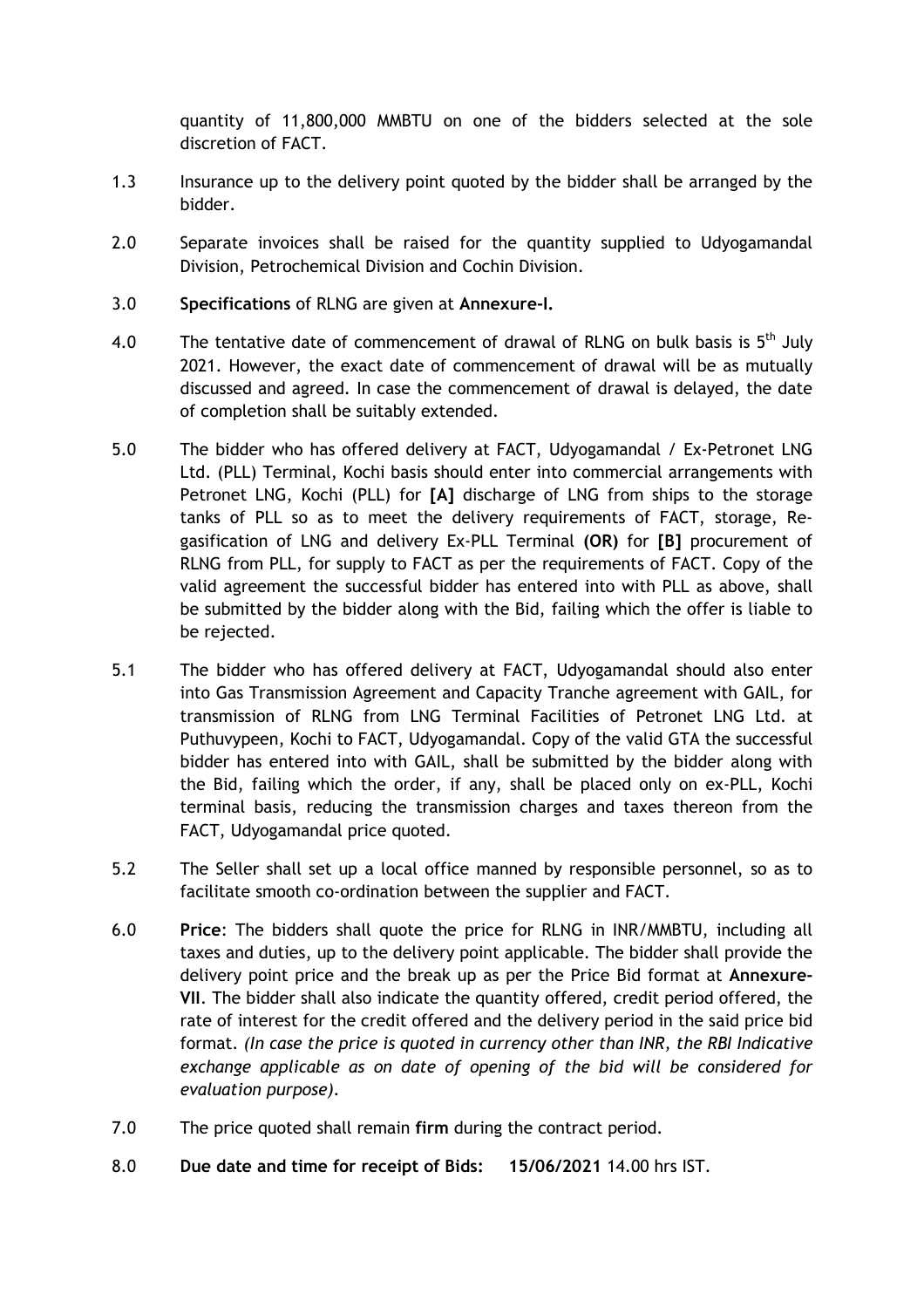- 8.1 Date and time of opening of Bids: 15/06/2021 14.00 hrs IST.
- 8.2 IMPORTANT: In case the bid is sent by e-mail, kindly send the same to lng20@factltd.com only and DO NOT forward to any other e-mail ID of FACT Ltd. Please do NOT send your bid by fax.
- 9.0 Bids shall be valid for 7 days from date of opening.
- 10.0 Earnest Money Deposit (EMD): Bidder shall submit along with their bid Earnest Money Deposit (EMD) as detailed at para 3.0 of Instructions to Bidders (Annexure-II). EMD is exempted in the case of certain category of bidders (please refer para 3.0 of Instructions to Bidders).

### 11.0 Pre-qualification criteria:

The bidder:

11.1 should have successfully supplied at least 80 MMSCM / 3,200,000 MMBTU of LNG / RLNG to one or more buyers on annual basis during any one of the last three years as on the due date of submission of bid.

Documents:

The bidder shall furnish,

- 11.2 Self-attested Copies of Contracts/ Term sheets /Gas Supply Contracts / B/Ls/ Invoices / Performance Certificate in support of the above. The bidder shall also submit letters from the buyers confirming receipt of LNG / RLNG as per clause 11.1 above
- 11.3 Copy of analysis report, showing all parameters as per FACT specifications, duly self-attested.
- 11.4 All bidders shall furnish, Pre-qualification Questionnaire (Annexure-III) and Details of previous supplies (Annexure-IV), duly filled in, attaching all supporting documents as required therein, ALONG WITH THEIR PART A BID.
- 11.5 Bidders who have already supplied RLNG to FACT are exempted from submitting the pre-qualification documents.
- 12.0 The period of Planned Maintenance Program at FACT is minimum 30 days. However the Planned maintenance Program is not expected to fall during the period of this Contract.
- 13.0 Payment: As per article 6.0 of Standard terms and conditions of Purchase (Annexure-V).
- 13.1 Invoices shall be raised on fortnightly basis. Credit period of 180 days from the date of submission of invoice is to be offered. The bidder shall indicate the rate of interest in their offer. In case the bidder does not quote for 180 days credit or has offered a credit for a period shorter than 180 days, the price quoted will be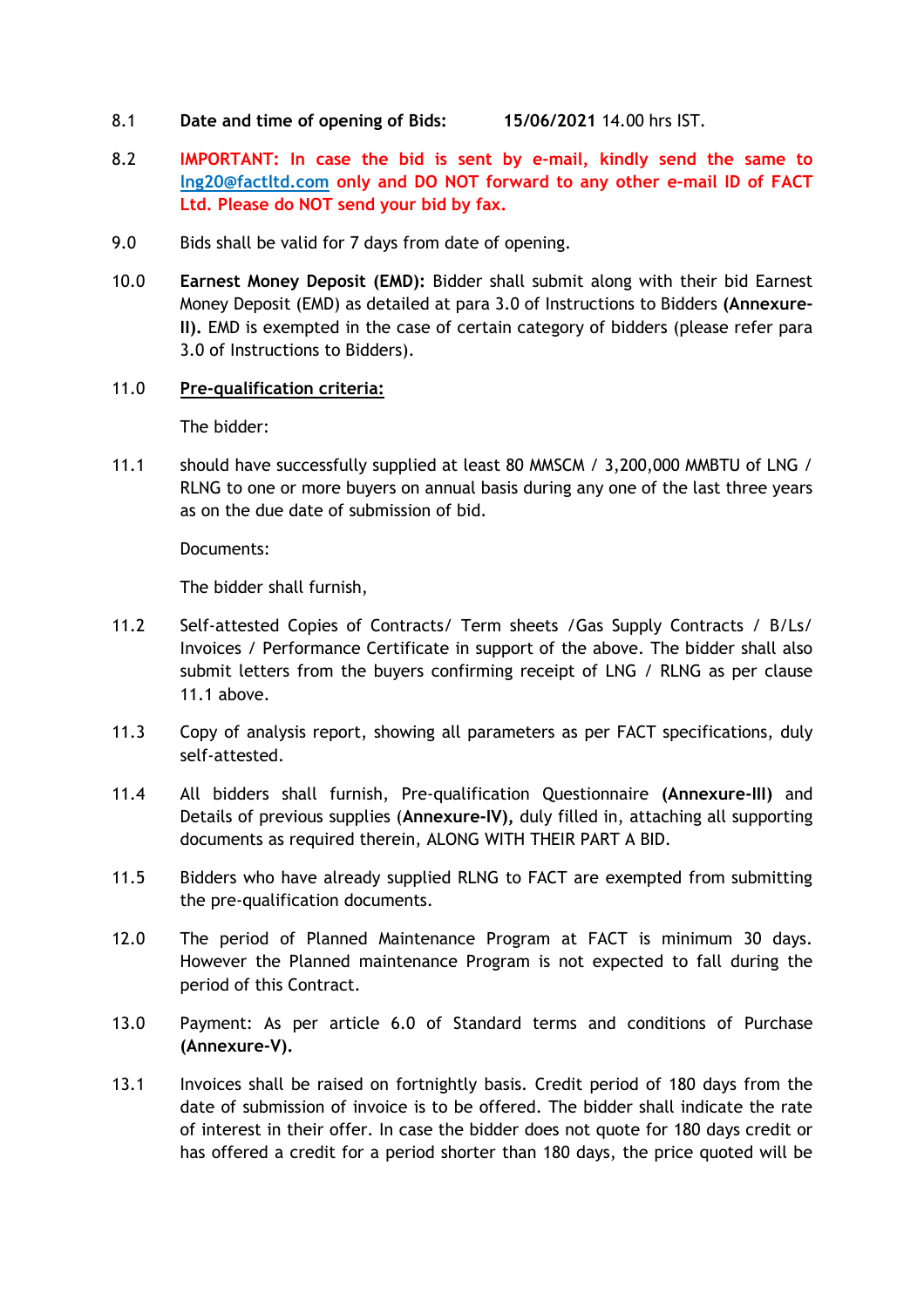loaded with interest at 5.52% per annum for the balance period up to 180 days for evaluation.

- 13.2 Availing credit will be at the sole discretion of FACT.
- 14.0 FACT is not bound to accept the lowest bid and reserves the right to reject any or all the bids without assigning reasons whatsoever. FACT also reserves the right to place order / orders on one or more bidders.
- 15.0 The following documents enclosed form part of the enquiry.
	- . (i) Annexure-I Specifications of RLNG.
	- (ii) Annexure-II Instructions to Bidders.
	- (iii)Annexure-III- Questionnaire for Pre-Qualification of vendors for supply of RLNG.
	- (iv) Annexure-IV Details of previous supplies.
	- (v) Annexure- V Standard Terms and Conditions for Purchase
	- (vi) Annexure- VI Compliance statement.
	- (vii)Annexure-VII Price Bid format.
	- (viii) Annexure- VIII- List of Banks.
	- (ix) Annexure-IX Proforma of Bid Bond towards EMD.
	- (x) Annexure-X Proforma of Bank Guarantee in lieu of Security Deposit.
	- (xi) Annexure XI- Bid Security Declaration

Thanking You

For The Fertilisers and Chemicals Travancore Limited

Dy. General Manager (Materials) RM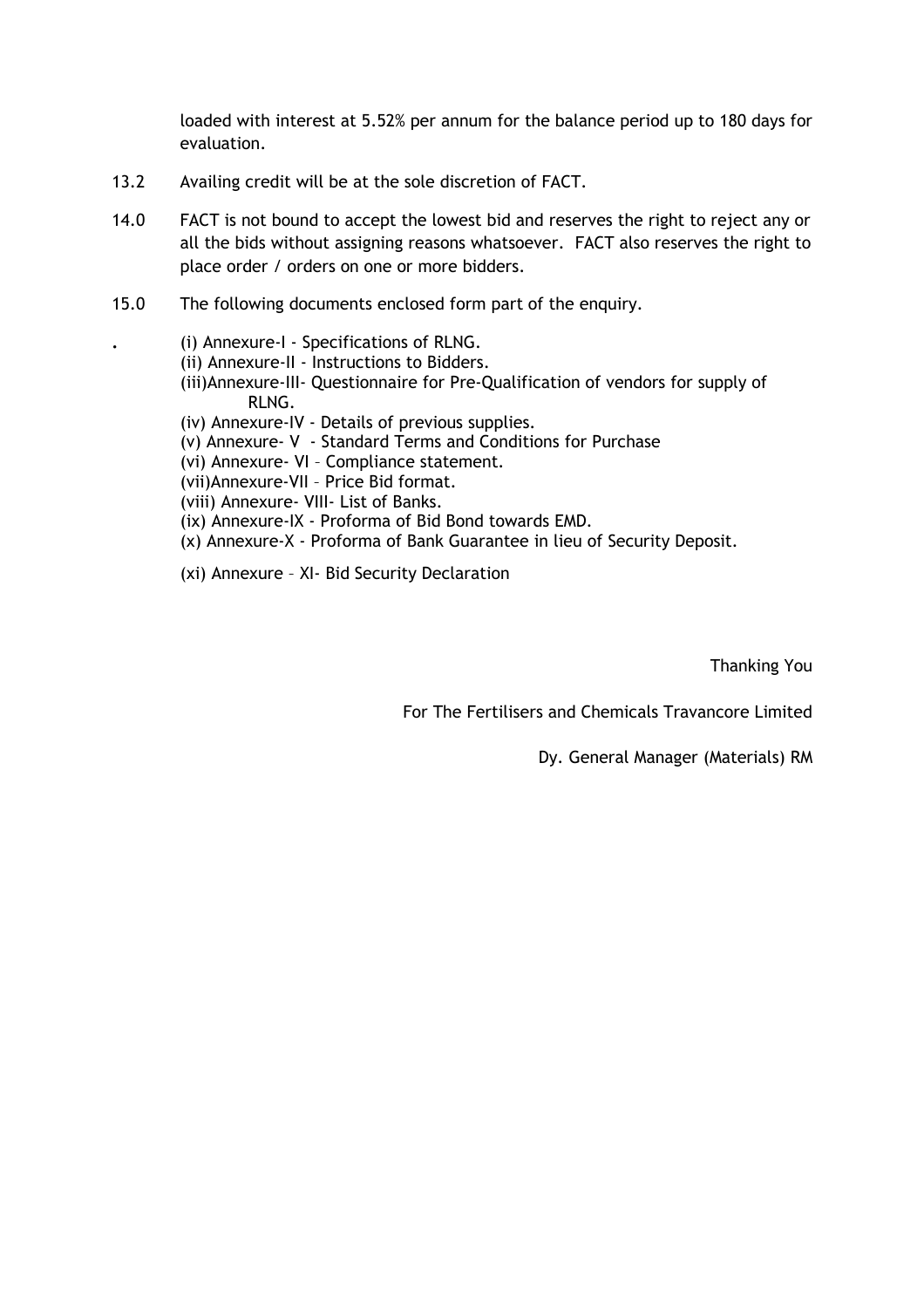#### RLNG Specifications

- 1. Gross Heating Value of Gas: 9880 Kcal/SCM.
- 2. Net Heating Value of Gas:

The Gas offered at the Delivery Point shall have minimum Net Heating Value in gaseous state equal to 8569 kilo calories per Standard Cubic Meter

3. Composition of Gas

The Gas to be supplied by Seller to FACT shall have the following composition:

| Component                 | <b>Specifications</b>                                                                                                      |  |
|---------------------------|----------------------------------------------------------------------------------------------------------------------------|--|
| Methane (C1)              | not less than 88 Mol%                                                                                                      |  |
| Ethane (C2)               | not more than 6.0 Mol %                                                                                                    |  |
| Propane (C3)              | not more than 3.50 Mol %                                                                                                   |  |
| Butanes (C4) and heavier  | not more than 2.0 Mol %                                                                                                    |  |
| Pentanes (C5) and heavier | not more than 0.1 Mol %                                                                                                    |  |
| Nitrogen                  | Not more than 1 mol%                                                                                                       |  |
| Carbon dioxide            | Not more than 100 ppm, mol                                                                                                 |  |
| Oxygen                    | Not more than 50 ppm, mol                                                                                                  |  |
| H <sub>2</sub> S          | Not more than 5 mg/Nm <sup>3</sup>                                                                                         |  |
| Mercaptan Sulphur         | Not more than 7 mg / $Nm3$                                                                                                 |  |
| <b>Total Sulphur</b>      | Not more than 30 mg / $Nm3$                                                                                                |  |
| <b>Impurities</b>         | Gas shall be reasonably free from<br>dust, gum forming constituents<br>and other deleterious solid<br>and/or liquid matter |  |
| Water content / moisture  | No free water shall be present                                                                                             |  |

#### 4. Delivery Pressure of Gas:

Gas delivery pressure at FACT battery limit should be in range of delivery pressure of 45 kg/cm<sup>2</sup> g to 50kg/cm<sup>2</sup>.

- 5. Delivery Temperature of Gas: Seller shall deliver Gas at a temperature between 0 degree Celsius and 35 degree Celsius.
- 6. Any gases other than the specification in Sl. No. 3 may be clearly specified with % composition.
- 7. In case the bidder offers RLNG on Ex-PLL terminal, Kochi basis, the specifications of the RLNG supplied Ex-PLLTerminal shall be such that the specifications as above are met at the flange connecting GAIL's facilities to FACT's facilities immediately after the RLNG measurement facilities in FACT's premises at Udyogamandal.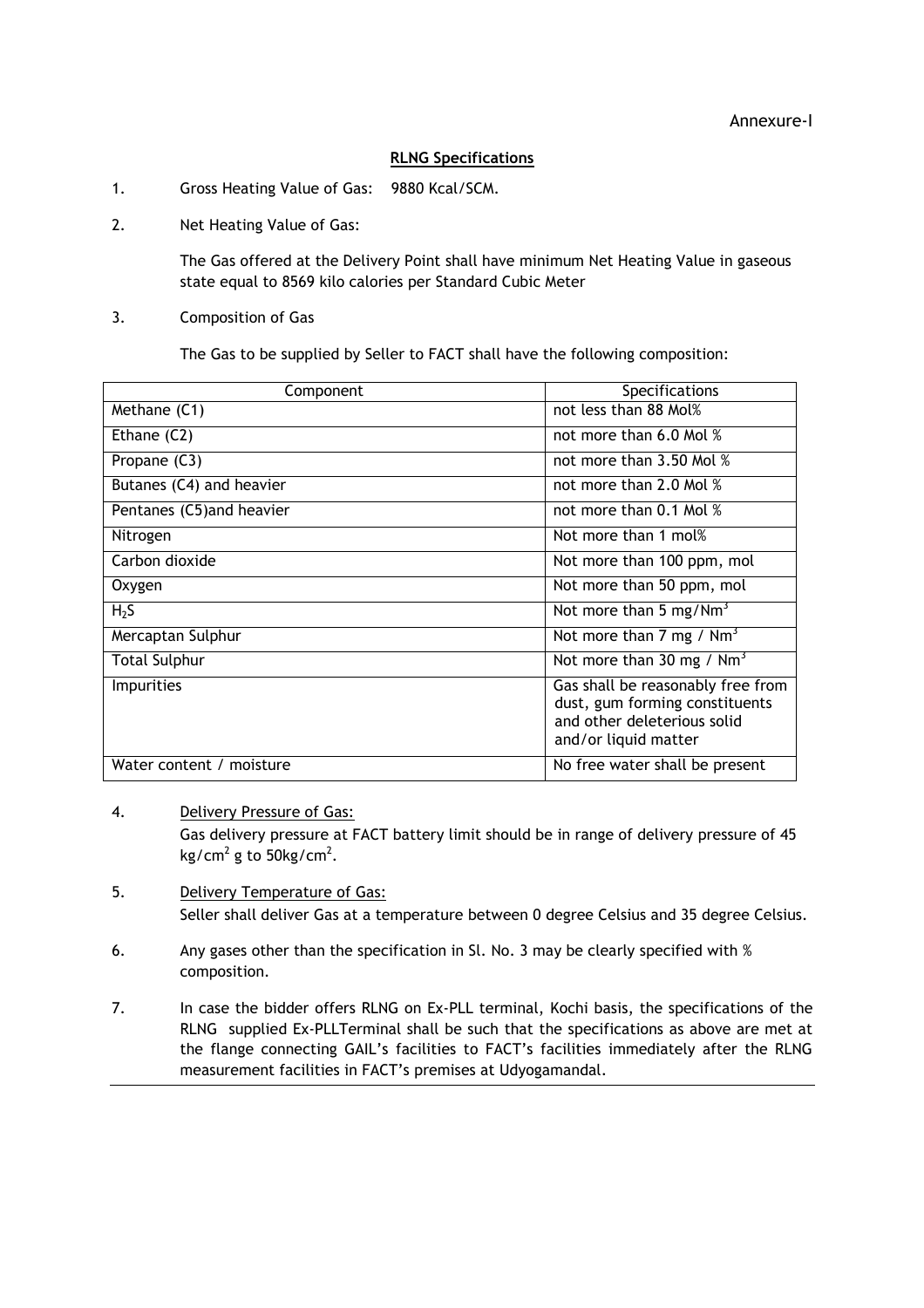#### INSTRUCTIONS TO BIDDERS

#### 1. Definitions:

FACT: Shall mean The Fertilisers and Chemicals Travancore Limited, having Registered office at Udyogamandal, Kochi, Kerala and its various Divisions. This enquiry is sent by Corporate Materials, FACT - Head Office, FACT-PD Administrative Building, Udyogamandal.

Bidder: Shall mean the firm/manufacturer/trader/individual who submits bid in response to this enquiry.

Seller: Shall mean the firm/manufacturer/trader/individual on whom FACT places the Contract.

2. Bidders shall study carefully the Enquiry Notice, Instructions to Bidders, Terms and Conditions and all other documents attached along with this enquiry. All terms and conditions set out therein shall be binding on the bidders unless conflicting with any conditions expressly stated by FACT, while accepting any bid in the event of such acceptance.

# 3. Earnest Money Deposit (EMD):

Bidder shall submit along with their bid Earnest Money Deposit (EMD) as detailed below:

EMD shall be Rs.10 crores (or equivalent amount in USD calculated as per the Reserve Bank of India reference exchange rate as on the date of payment). Bidder shall submit EMD along with their bid in the form of RTGS payment or by Demand Draft or Bid Bond in the form of Bank Guarantee in the prescribed format. FACT's account details to enable RTGS payment, the List of banks from which Demand Drafts/BG is to be obtained (Annexure-VIII) and Proforma of Bank Guarantee (BG) for Bid Bond (Annexure-IX) are enclosed with the enquiry documents.

The details of our bank for remitting EMD is as given below: STATE BANK OF INDIA, Commercial Branch, VANKARATH TOWERS, Padivattom, COCHIN, Kerala, India PIN 682024 A/C NO. : 10590232386, IFSC CODE: SBIN0004062, SWIFT: SBININBB245 TYPE: CC ACCOUNT

If EMD is remitted through RTGS the relevant UTR Number has to be informed to us by email/fax prior to the due date/time for submission of bid.

In case EMD is by Demand Draft or as Bid Bond, the same shall be enclosed along with the bid. The Demand Draft/ Bid Bond (in our Proforma as per Annexure-IX) shall be obtained from banks approved by FACT. List of approved banks is attached as Annexure-VIII. The bid bond shall be valid for a period of two months from the due date of the enquiry, with a claim period of one month thereafter.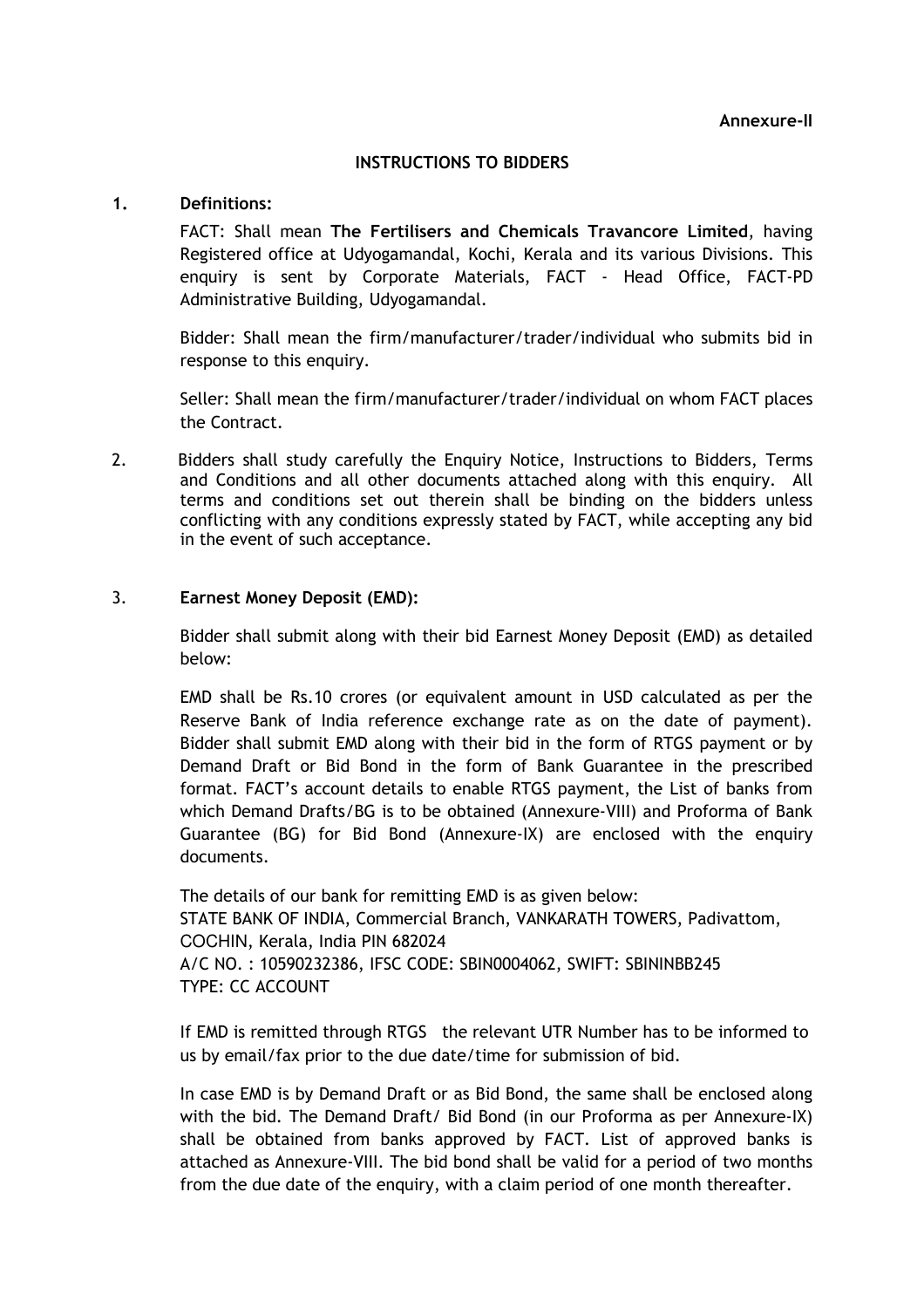Bids without EMD are liable to be rejected.

EMD shall not carry any interest. In case the bidder who is awarded the contract so desire to adjust the EMD against Security Deposit, the same may be allowed by FACT, based on written request. EMD of the unsuccessful bidders shall be refunded after award of the contract(s).

EMD is exempted in the case of bidders:

(i) who have already supplied RLNG to FACT.

(ii) who have annual turnover of atleast USD 200 Millions and networth of atleast USD 100 Millions as per their audited financial statement for the year 2019-20 or 2020. Self-attested copy of the audited financial statement for the year 2019-20 or 2020 shall be submitted alongwith the bid as documentary evidence, failing which the bid is liable to be rejected.

Companies registered in India may submit "Bid Security Declaration" as per format at Annexure-XI in lieu of Earnest Money Deposit.

- 4. Bids shall be complete in all respects meeting all the requirements as per the enquiry. Evaluation of bids shall be made based on the details given in the bid. Post-bid clarifications on price, quantity, delivery schedule, payment terms and shipment terms are unacceptable except for any post bid clarification necessitated to be sought by FACT. Post bid clarifications on suo-motu basis will be summarily rejected and such action by bidders will be going against the sanctity of tendering and will be viewed very seriously. Deviations if any from the enquiry terms and conditions shall be given in the "Compliance Statement" only (Annexure-VI).
- 5. The bids shall be neatly written in ink/typed with pages consecutively numbered and shall be signed on all pages. Bids shall be legible and free from over writing and corrections. Any correction, if becomes unavoidable, shall be duly attested by the bidder.
- 6. The bid shall be signed by authorized persons only.
- 7.0 Seller's Indian Agent:
- 7.1 The Seller shall disclose the name and address of his Indian agent/representative along with following information.
- 7.2 Indian Agent's registration Nos., their permanent income tax account number and Service Tax Registration details.
- 7.3 Amount and nature of commission/remuneration.
- 7.4 A copy of terms and conditions of the appointment of the Indian agent including the commission being paid to them shall be furnished along with the bid. In case the Seller has no agent in India, the Seller shall certify that they have no agents in India and that no remuneration is to be paid to any Indian Party. If the Seller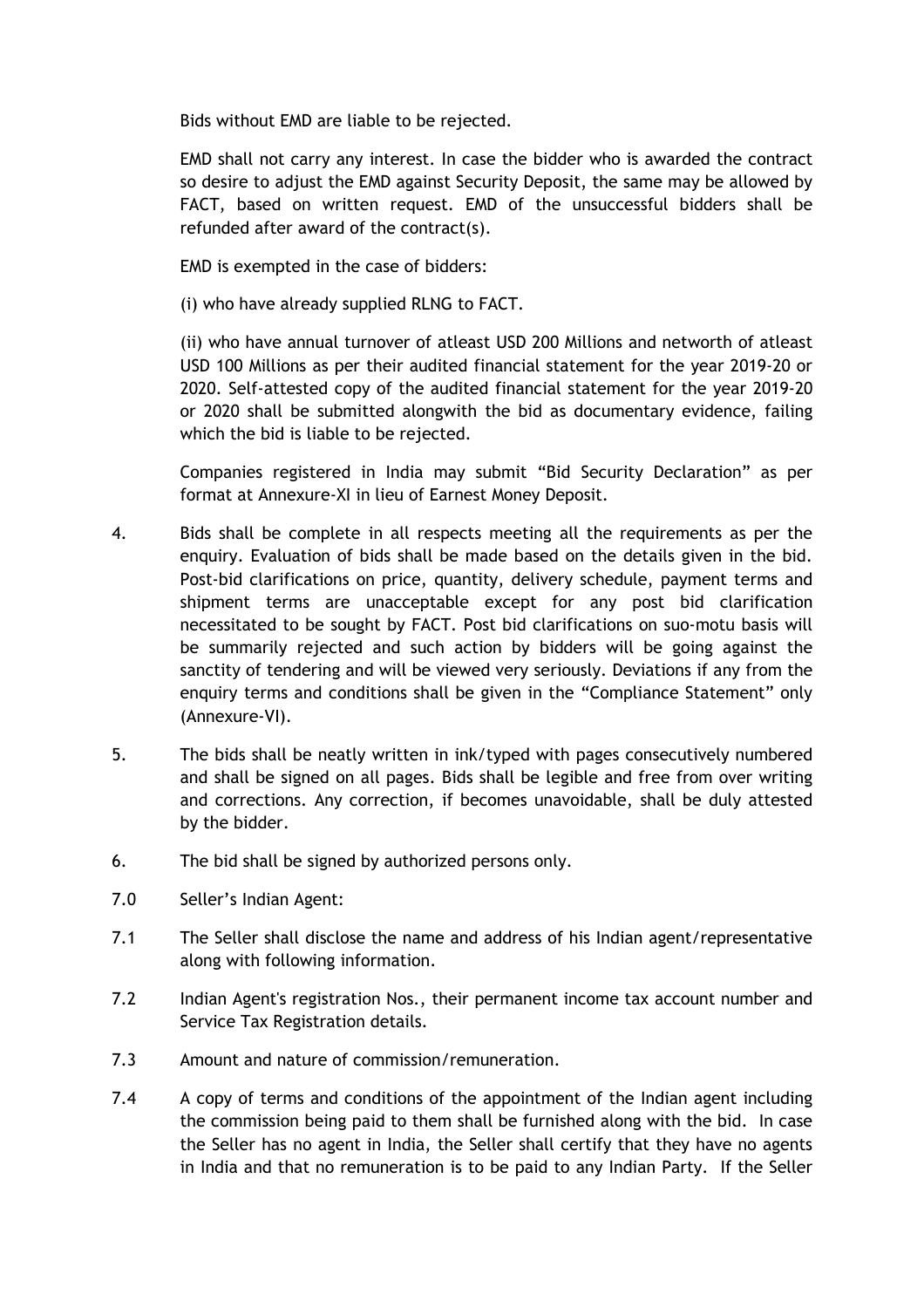does not indicate the name of his agent or representative in India, and the amount of commission payable to him in the offer, it will be assumed that no agents' commission is involved.

#### 8.0 Submission of bids:

Bids shall be submitted as detailed herein.

Bid shall consist of the following:

(i) Annexure-I - Specifications of RLNG. (ii) Annexure-II - Instructions to Bidders. (iii)Annexure-III- Questionnaire for Pre-Qualification of vendors for supply of RLNG and documents specified therein. (iv) Annexure-IV - Details of previous supplies and documents required for Prequalification. (v) Annexure- V - Standard Terms and Conditions for Purchase (vi) Annexure- VI – Compliance statement. (vii) Annexure-VII - Price Bid. (viii) Earnest Money Deposit (EMD) by way of Demand Draft / Bid Bond or Bid Security Declaration as applicable.

 [In case the bidder is eligible for exemption from submission of EMD, the documentary evidence required as per para 3 above is to be submitted along with Part A bid].

(ix) Copy of the valid agreement the successful bidder has entered into with PLL.

(x) Copy of the valid GTA the successful bidder has entered into with GAIL (for delivery at FACT, Udyogamandal / Ambalamedu only).

Annexures - I to VII shall be signed and sealed by the Authorized Signatory of the bidder on all pages. Annexures III and IV shall be filled in with all the required details and all supporting documents as required therein shall be attached as part of this document.

Annexure-VI shall indicate deviations, if any, in the terms of the enquiry documents (Enquiry Notice and all Annexures) as offered by them, referring the relevant Annexures /clauses.

### 9.0 Mode of submission of bids

 The envelope containing the bid shall be super scribed legibly with the enquiry No, due date for submission, and the Name of the bidder.

The sealed envelope shall be addressed and submitted to the Asst. Officer (Administration), Central Bid Registration Cell, PD Administration Building, FACT Ltd., Udyogamandal, Cochin - 683 501 not later than the time stipulated in the enquiry. Delayed/late bids are liable to be rejected.

IMPORTANT: In case the bid is sent by e-mail, kindly send the same to lng20@factltd.com only and DO NOT forward to any other e-mail ID of FACT Ltd. Please do NOT send your bid by fax.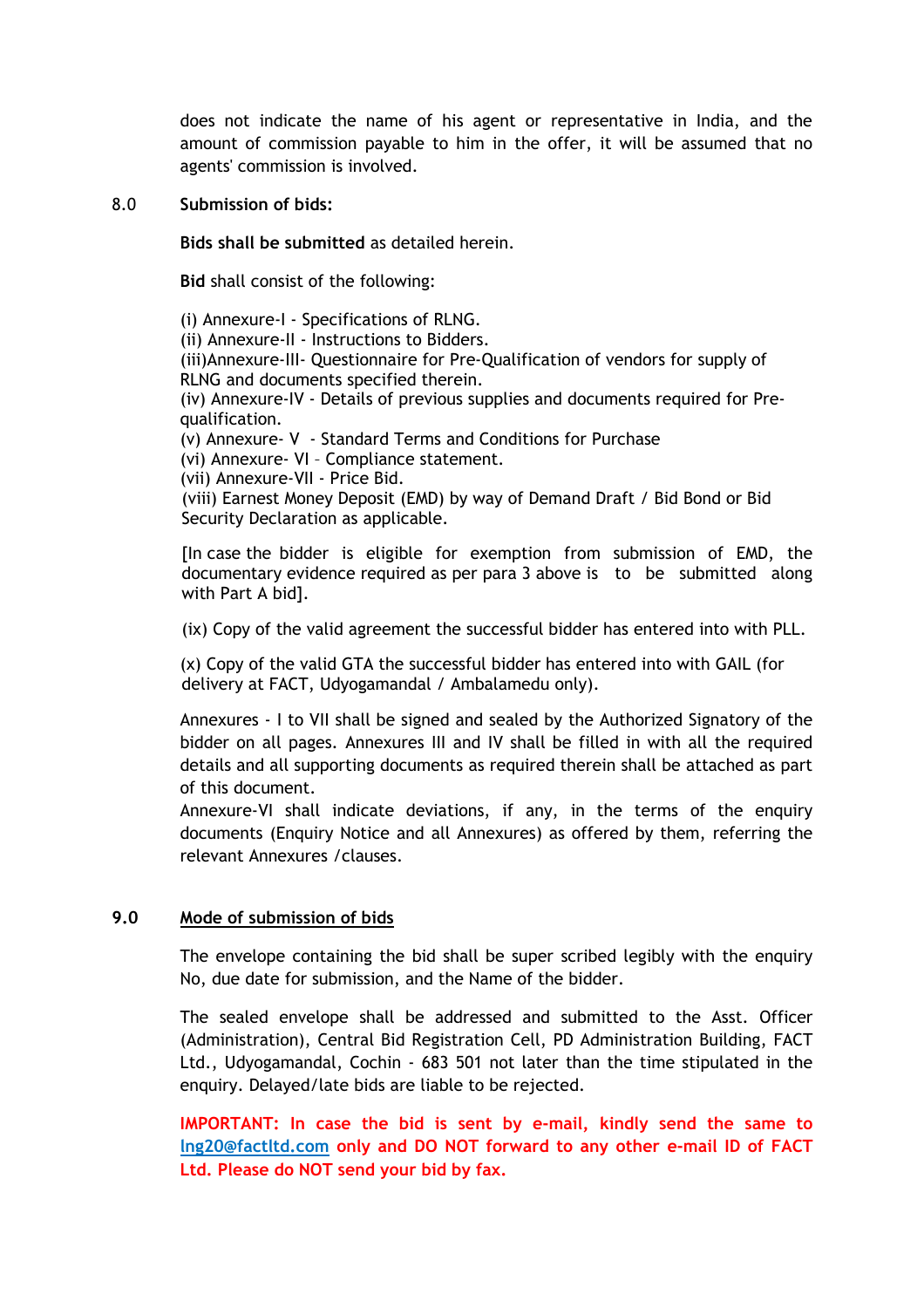10. The following officer in Administration Department is authorized to receive bids.

1) Ms. Ancy Mathew – AO(Admin)

# 11. Due date and time for submission of bids: As per para 8.0 of Enquiry Notice.

- 12. Opening of Bids: Bids shall be opened at the Administrative Office, FACT Petrochemical Division, Udyogamandal in the presence of bidders or their authorized representatives who may be present. Bidders representatives attending the bid opening shall produce proper authorization from the bidder for allowing them to attend bid opening.
- 13. Due date/Time for opening of Bids: As per para 8.1 of Enquiry Notice.
- 14. The original bid shall not be withdrawn within the validity period under no circumstances, even if negotiations are done or counter offer made by us.
- 15. FACT reserves the right to extend the closing date/time of the enquiry without giving any reason(s).
- 16. In order to meet the quantity indicated in the tender, FACT, at its option, reserves the right to award the contract to more than one bidder and apportion the quantity in such manner as deemed suitable, depending on the quantity / delivery schedule offered.
- 17. FACT is not bound to accept the lowest bid and reserves the right to reject any or all the bids or cancel this enquiry without assigning any reason(s) whatsoever.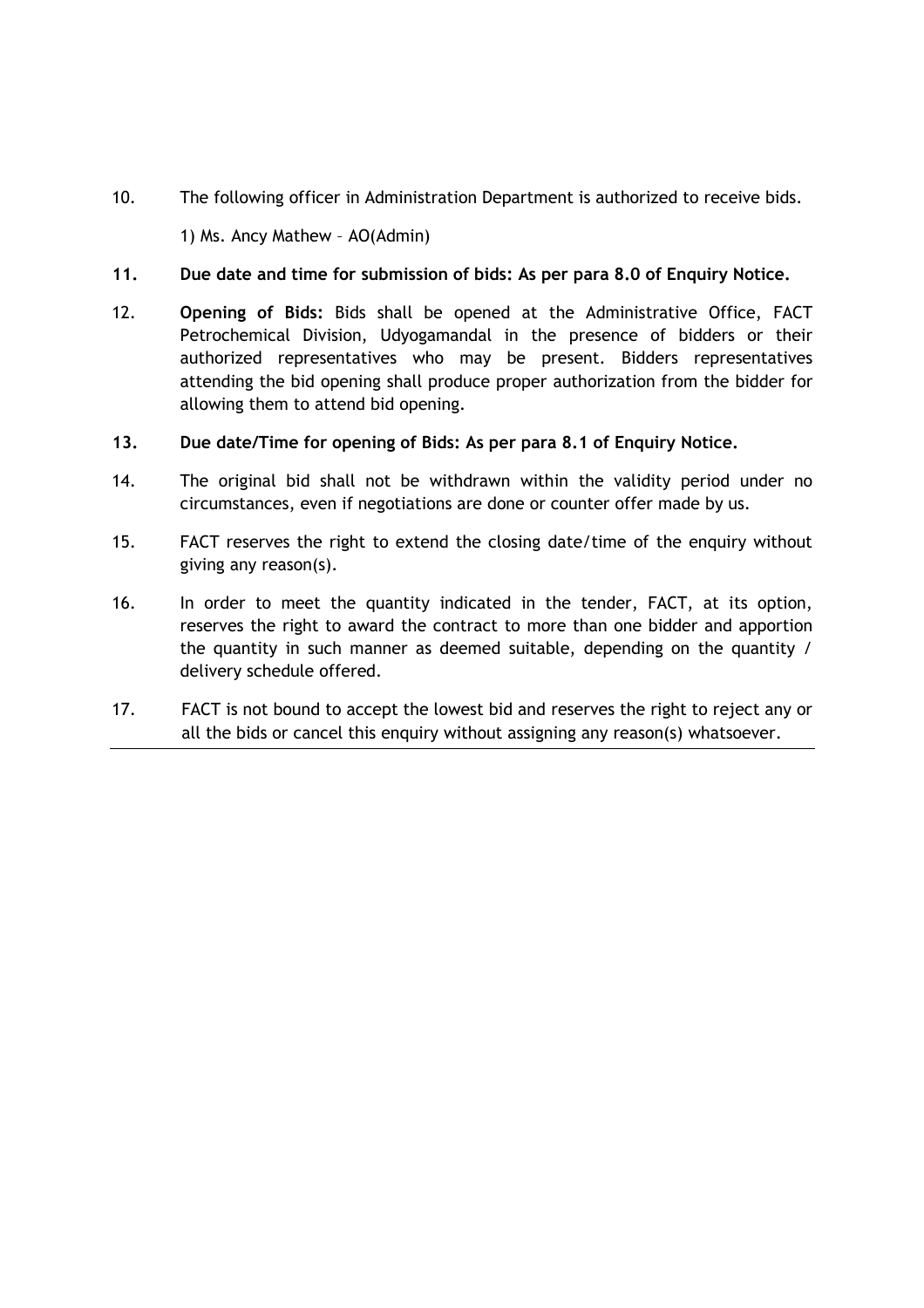# QUESTIONNAIRE FOR PRE-QUALIFICATION OF VENDORS FOR SUPPLY OF RLNG

|       | Description                                                                | To be filled in by bidder  |
|-------|----------------------------------------------------------------------------|----------------------------|
| 1.1.0 | Name of the bidder/vendor                                                  |                            |
| 1.2.0 | Full address with PIN code                                                 |                            |
| 1.3.0 | <b>Telephone Numbers</b>                                                   |                            |
| 1.4.0 | E-mail ID                                                                  |                            |
| 1.5.0 | <b>Fax Numbers</b>                                                         |                            |
| 1.6.0 | Contact Person(s)                                                          |                            |
| 2.0.0 | <b>Company Particulars:</b>                                                |                            |
| 2.1.0 | Constitution                                                               |                            |
| 2.2.0 | Country in which company is registered                                     |                            |
| 2.3.0 | Areas of activity including chartering of vessels                          |                            |
| 2.4.0 | Name and address of Bankers                                                |                            |
| 2.5.0 | Income Tax PAN No. (or equivalent, if foreign<br>vendor)                   | (Document to be enclosed)  |
| 2.5.1 | GST No.                                                                    | (Document to be enclosed)  |
| 2.5.2 | Kerala VAT TIN No.                                                         | (Document to be enclosed)  |
| 2,6,0 | <b>Financial data:</b>                                                     |                            |
|       | 2.6.1   Sales turn-over for the last three years                           |                            |
| 2.6.2 | Profit after tax for the last three years                                  |                            |
| 2.6.3 | Copy of Audited Balance Sheet / Annual Report for<br>the last three years. | (Documents to be enclosed) |
| 3.0.0 | <b>Sourcing particulars:</b>                                               |                            |
| 3.1.0 | Whether Producer/ Trader                                                   |                            |
| 3.2.0 | If Producer:                                                               |                            |
| 3.2.1 | <b>Location of Plant of Producer</b>                                       |                            |
| 3.2.2 | Annual Production Capacity of LNG in each Plant                            |                            |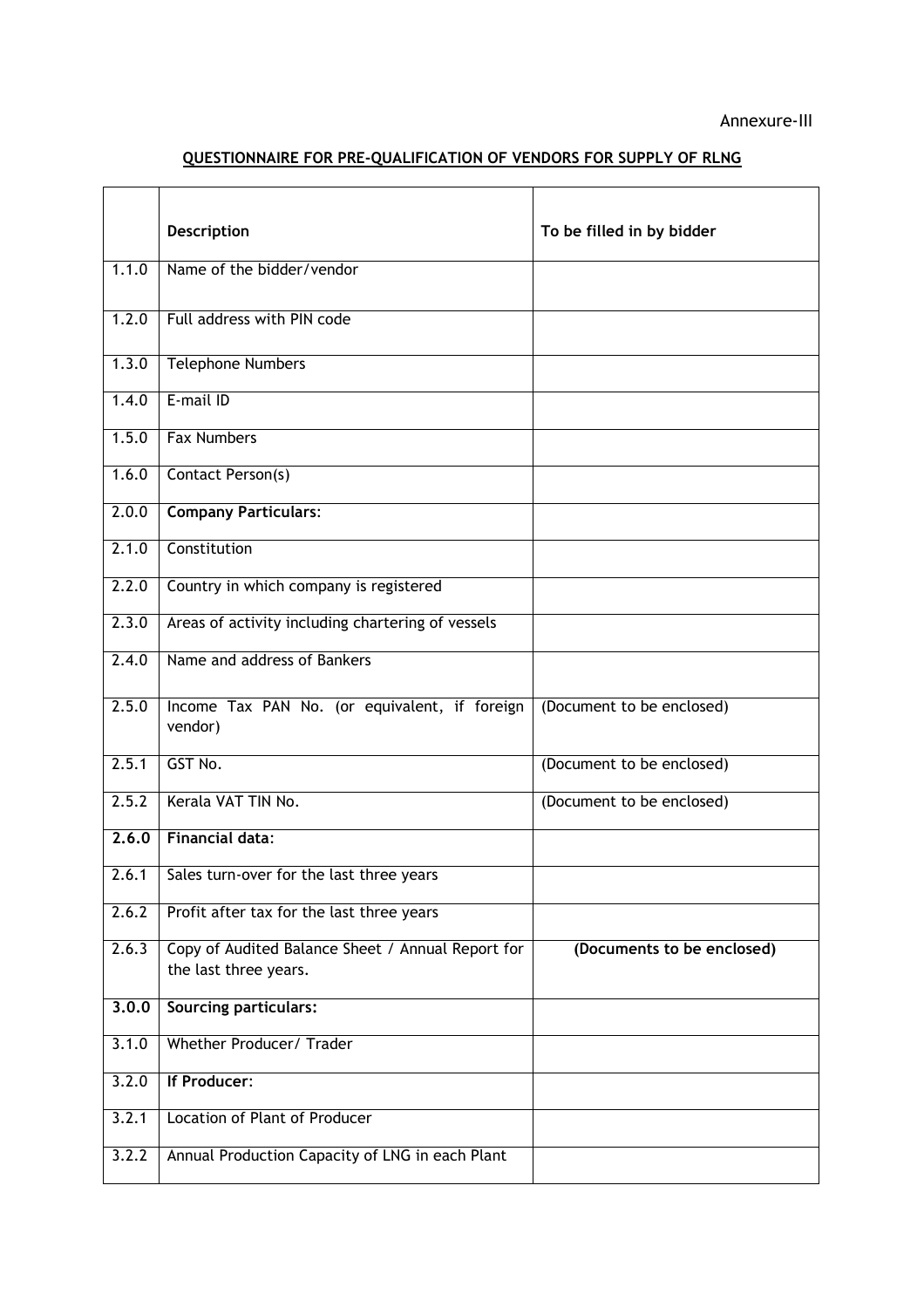| 3.2.3          | Typical Analysis Report of LNG produced in each<br>Plant duly attested by the Applicant's Authorized<br>Signatory showing parameters of specification<br>required by us as given in Annexure I. |             | (Document to be enclosed)                                                                       |  |
|----------------|-------------------------------------------------------------------------------------------------------------------------------------------------------------------------------------------------|-------------|-------------------------------------------------------------------------------------------------|--|
| 3.3.0          | If Trader:                                                                                                                                                                                      |             |                                                                                                 |  |
| 3.3.1          | Name and address of producer from where LNG is<br>proposed to be sourced                                                                                                                        |             |                                                                                                 |  |
| 3.3.2          | Annual production capacity of LNG in each Plant<br>stated above                                                                                                                                 |             |                                                                                                 |  |
| 3.3.3          | Copy of analysis report, showing all parameters as<br>per FACT specifications, duly attested by the<br>applicant's authorized signatory.                                                        |             | (Documents to be enclosed)                                                                      |  |
| 4.0.0          | Documentary evidence for sale of LNG / RLNG as<br>per the pre-qualification criteria requirement for<br>the last three years as on the due date of<br>submission of offer.                      |             | (Details to be given as per Annexure-<br>IV and documents indicated therein to<br>be enclosed). |  |
| 5.0.0          | In case the applicant proposes to operate through<br>his Indian agent or if the applicant is the Indian<br>agent:                                                                               |             | (copy of the terms and conditions of<br>appointment is to be furnished)                         |  |
| 5.1.0          | Indian Agent's Registration Number                                                                                                                                                              |             | (Document to be enclosed)                                                                       |  |
| 5.2.0          | Indian Agent's Income Tax PAN No.                                                                                                                                                               |             | (Document to be enclosed)                                                                       |  |
| 5.3.0          | Indian Agent's GST No.                                                                                                                                                                          |             | (Document to be enclosed)                                                                       |  |
| 5.4.0          | Nature of commission/remuneration                                                                                                                                                               |             |                                                                                                 |  |
| 5.5.0          | Other Terms and Conditions of appointment                                                                                                                                                       |             |                                                                                                 |  |
| 6.0.0          | <b>Details of Authorized Signatories:</b>                                                                                                                                                       |             |                                                                                                 |  |
|                | Name                                                                                                                                                                                            | Designation | Signature                                                                                       |  |
| 1              |                                                                                                                                                                                                 |             |                                                                                                 |  |
| $\overline{2}$ |                                                                                                                                                                                                 |             |                                                                                                 |  |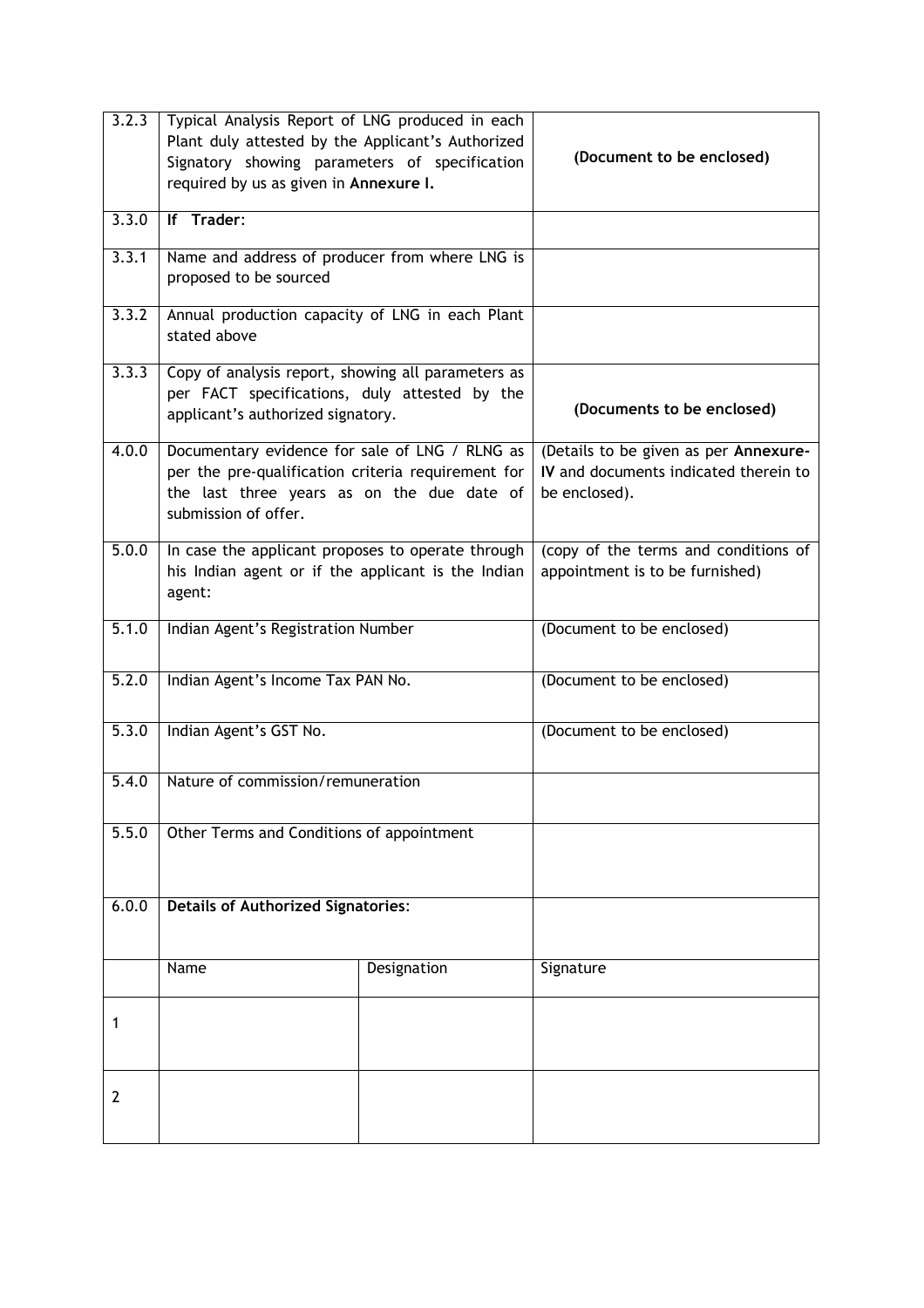| $\overline{\mathbf{3}}$            |                    |  |  |  |
|------------------------------------|--------------------|--|--|--|
| 7.0.0                              | Any other details: |  |  |  |
| Signature                          |                    |  |  |  |
| Name                               |                    |  |  |  |
| Designation (Authorized Signatory) |                    |  |  |  |
| Seal<br>Notes:                     |                    |  |  |  |

- 1.0 All requisite information shall be given in the format with reference to the item specified. Where space is insufficient, additional pages may be added with reference to the related paragraph.
- 2.0 Wherever enclosures are specified in the questionnaire, the same shall be enclosed.
- 3.0 Annexure-IV, duly completed shall also be enclosed attaching supporting documents as required.
- 4.0 FACT reserves the right to verify any of the statements enclosed along with the Pre-qualification documents. Any additional information/ documents required shall also be furnished. False statement shall disqualify the Applicant summarily.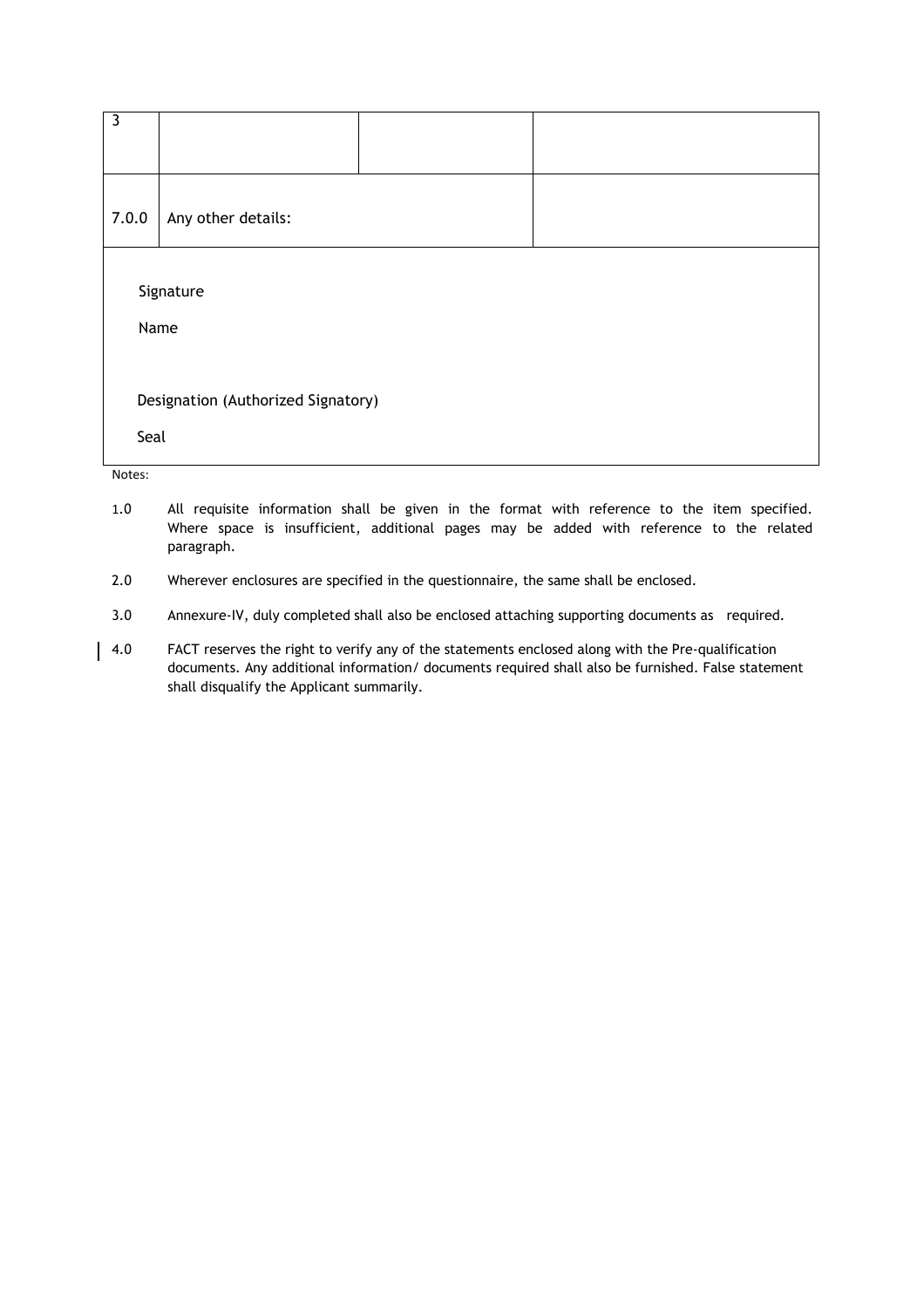# DETAILS OF PREVIOUS SUPPLIES:

Details of previous supplies of LNG / RLNG during preceding three years as on the due

date of submission of offer:( as required under pre-qualification criteria).

| Year  | Purchase<br>Order /<br>Contract<br>No./Date | Quantity as per<br>Purchase Order<br>/ Contract | Buyer | Source /<br>Port of<br>Loading | Date and<br>Quantity as<br>per Invoice<br>/Bill of<br>Lading | Port of<br>Discharge<br>(if<br>applicable) |
|-------|---------------------------------------------|-------------------------------------------------|-------|--------------------------------|--------------------------------------------------------------|--------------------------------------------|
| 2018- |                                             |                                                 |       |                                |                                                              |                                            |
| 2019  |                                             |                                                 |       |                                |                                                              |                                            |
|       |                                             |                                                 |       |                                |                                                              |                                            |
|       |                                             |                                                 |       |                                |                                                              |                                            |
| 2019- |                                             |                                                 |       |                                |                                                              |                                            |
| 2020  |                                             |                                                 |       |                                |                                                              |                                            |
|       |                                             |                                                 |       |                                |                                                              |                                            |
| 2020- |                                             |                                                 |       |                                |                                                              |                                            |
| 2021  |                                             |                                                 |       |                                |                                                              |                                            |
|       |                                             |                                                 |       |                                |                                                              |                                            |
|       |                                             |                                                 |       |                                |                                                              |                                            |

Copy of Contract(s)/Term sheets / Gas Supply Contracts / Bill(s) of Lading / Invoice(s) / Performance Certificate in support of above shall be furnished. The bidder shall also submit letters from the buyers confirming receipt of LNG / RLNG as per clause 11.1 of the enquiry notice.

|      | Name                   |
|------|------------------------|
|      | Signature              |
| Date |                        |
|      | Designation            |
| Seal | (Authorized Signatory) |
|      |                        |
|      |                        |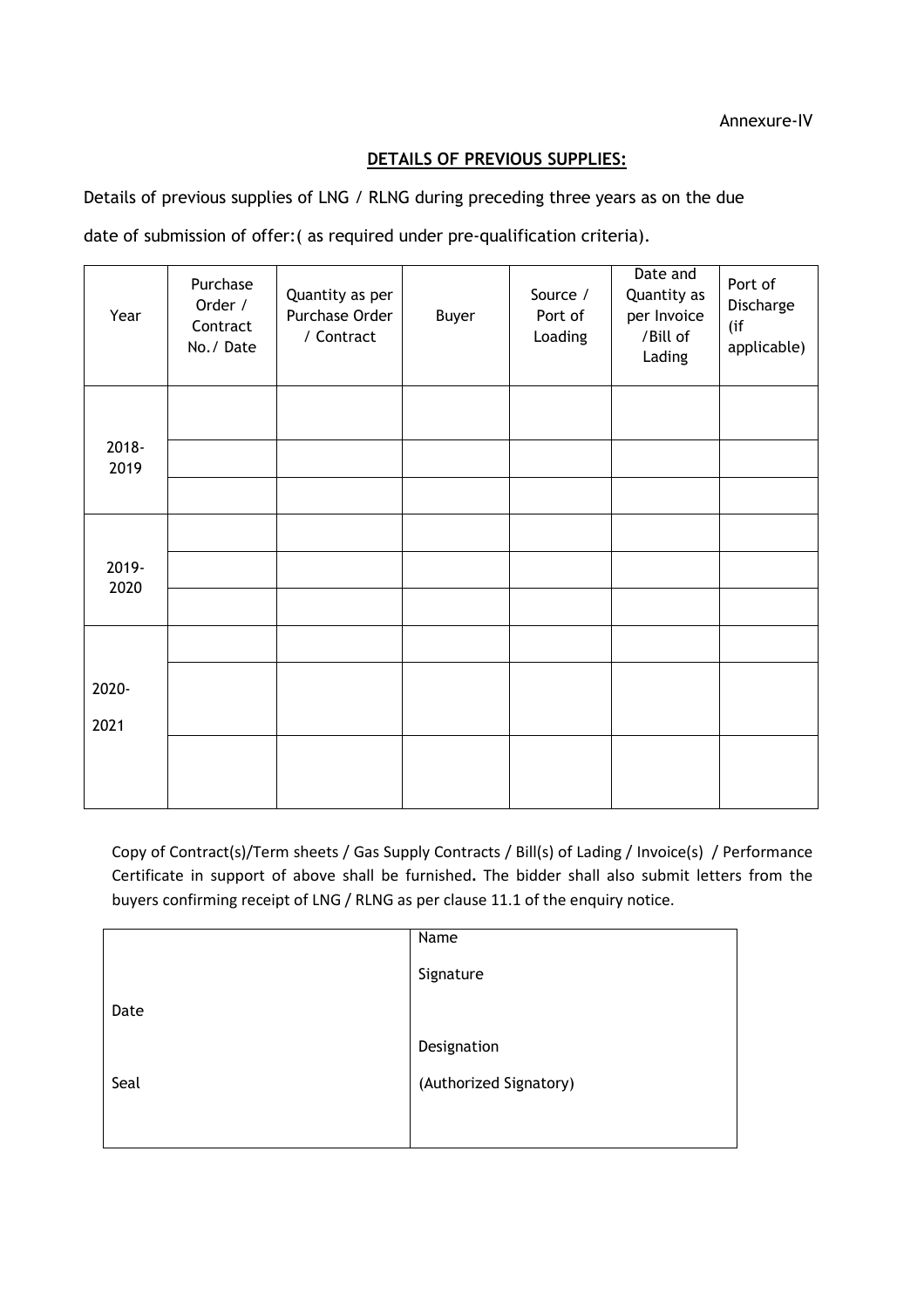# Standard Terms and Conditions for Purchase (R-LNG)

"FACT" / "Buyer", wherever used hereinafter shall mean The Fertilisers and Chemicals Travancore Limited, having its Registered office at Udyogamandal, Cochin, Kerala, India and its various Divisions. This Purchase Order/contract is issued by Corporate Materials, FACT - Head Office, FACT-PD Administrative Building, Udyogamandal on behalf of FACT/buyer.

The terms "Seller" Shall mean the firm/manufacturer/trader/individual on whom FACT places this Purchase Order / Contract.

# 1.0 Quantity, Quality and Acceptance:

- 1.1 For delivery at FACT, Udyogamandal / Ambalamedu: The quantity, quality and acceptance of the supply of RLNG shall be as measured at delivery point viz. the flange connecting GAIL's facilities to FACT's facilities immediately after the RLNG measurement facilities in FACT's premises at Udyogamandal / Ambalamedu.
- 1.2 For delivery Ex-Petronet LNG Ltd. (PLL) Terminal, Kochi: The quantity, quality and acceptance of supply of RLNG shall be as measured by the measurement facilities of FACT's authorized transporter.

# 2.0 Security Deposit:

The Seller shall be required to submit a performance guarantee bond equivalent to 1% (one per cent) of the order value towards Security Deposit (SD) for the faithful performance of the contract, subject to the exemption given specifically in this clause as given hereunder.

 The performance guarantee shall be in the form of a Bank Guarantee (BG) in the prescribed proforma as per Annexure-XI of the enquiry documents. The list of banks from which the BG is to be obtained is enclosed as Annexure-IX of the enquiry documents.The bank guarantee towards SD shall be valid till the completion of the period of contract as per the Order with a claim period of six months thereafter. Security Deposit shall not carry any interest.

Security Deposit is exempted in the case of sellers:

(i) who have already supplied RLNG to FACT at least once.

(ii) who have annual turnover of atleast USD 200 Millions and networth of atleast USD 100 Millions as per their audited financial statement for the year 2019- 20/2020. Self-attested copy of the audited financial statement for the year 2019- 20/2020 shall be submitted along with the Bid as documentary evidence.

3.0 Insurance: Insurance up to the delivery point as applicable (FACT, Udyogamandal/Ambalamedu / Ex-Petronet LNG Ltd. (PLL) Terminal, Kochi) including war risk premium, if any, shall be arranged by the Seller.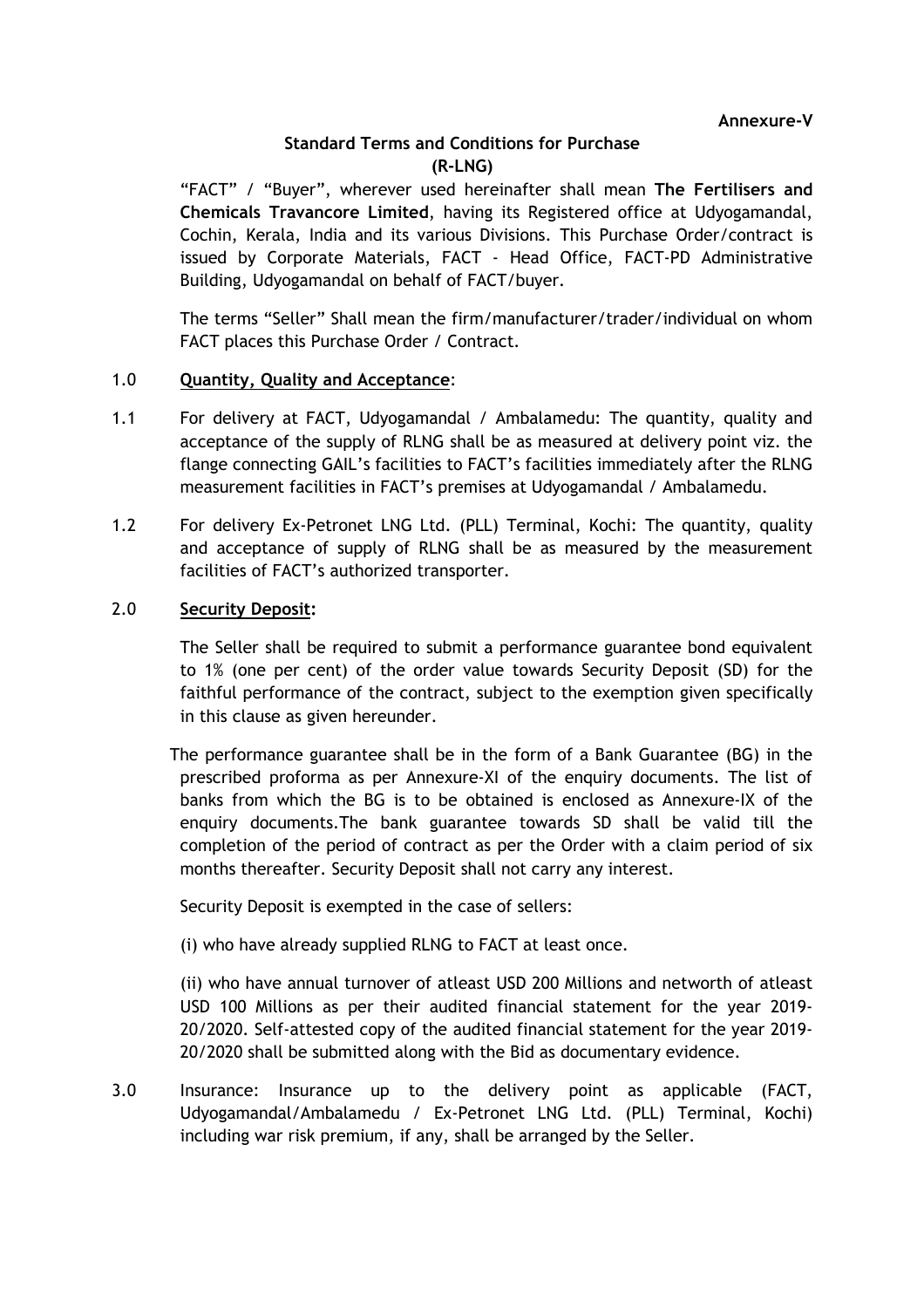- 4.0 The successful bidder who has offered delivery at FACT, Udyogamandal / Ex-Petronet LNG Ltd. (PLL) Terminal, Kochi basis should enter into commercial arrangements with Petronet LNG, Kochi (PLL) for [A] discharge of LNG from ships to the storage tanks of PLL so as to meet the delivery requirements of FACT, storage, Re-gasification of LNG and delivery Ex-PLL Terminal (OR) for [B] procurement of RLNG from PLL, for supply to FACT as per the requirements of FACT.
- 4.1 The successful bidder who has offered delivery at FACT, Udyogamandal should also enter into Gas Transmission Agreement and Capacity Tranche agreement with GAIL, for transmission of RLNG from LNG Terminal Facilities of Petronet LNG Ltd. at Puthuvypeen, Kochi to FACT, Udyogamandal.
- 4.2 The Seller shall set up a local office manned by responsible personnel, so as to facilitate smooth co-ordination between the supplier and FACT.
- 5.0 The Seller shall deliver the above quantity of RLNG at delivery point applicable [FACT, Udyogamandal /Ambalamedu / Ex-Petronet LNG Ltd. (PLL) Terminal, Kochi].
- 6.0 Price for RLNG, includes all taxes and duties, up to the delivery point applicable [FACT, Udyogamandal /Ambalamedu / Ex-Petronet LNG Ltd. (PLL) Terminal, Kochi]. The price indicated in this order shall remain firm during the contract period.
- 7.0 Payment:
- 7.1 Seller shall raise invoices on fortnightly basis. In case of payment without credit, payment will be made within four working days of receipt of invoice (on agreed quantity) at the office of (Dy. General Manager-Finance), FACT. Credit period and interest, if any, shall be as specified in the order. The date of submission of Invoice (on agreed quantity) to (Dy. General Manager-Finance) will be taken for counting the credit period, if any.
- 7.2 Availing credit will be at the sole discretion of FACT.
- 7.3 The Seller shall submit documents (as per applicable act and rules) for enabling FACT to take VAT credit / refund etc. Seller shall meet all the statutory requirements under the GST laws and rules to enable FACT avail Input Tax Credit.
- 7.4 FACT shall deduct the Indian agent's commission, if any applicable, from the value of the Seller's invoice and pay to the Indian Agent in equivalent Indian Rupees (rate of exchange being the rate at which payment was made to Seller) by NEFT/RTGS, as per the agreed payment terms. In case the Indian Agents are foreign controlled company as defined under section 28 of the Foreign Exchange Regulation Act, 1973 or any other act as in force, certificate/permission from Reserve Bank of India/Government of India, as the case may be, that they are entitled to do the agency business and receive commission from buyers should be provided to FACT.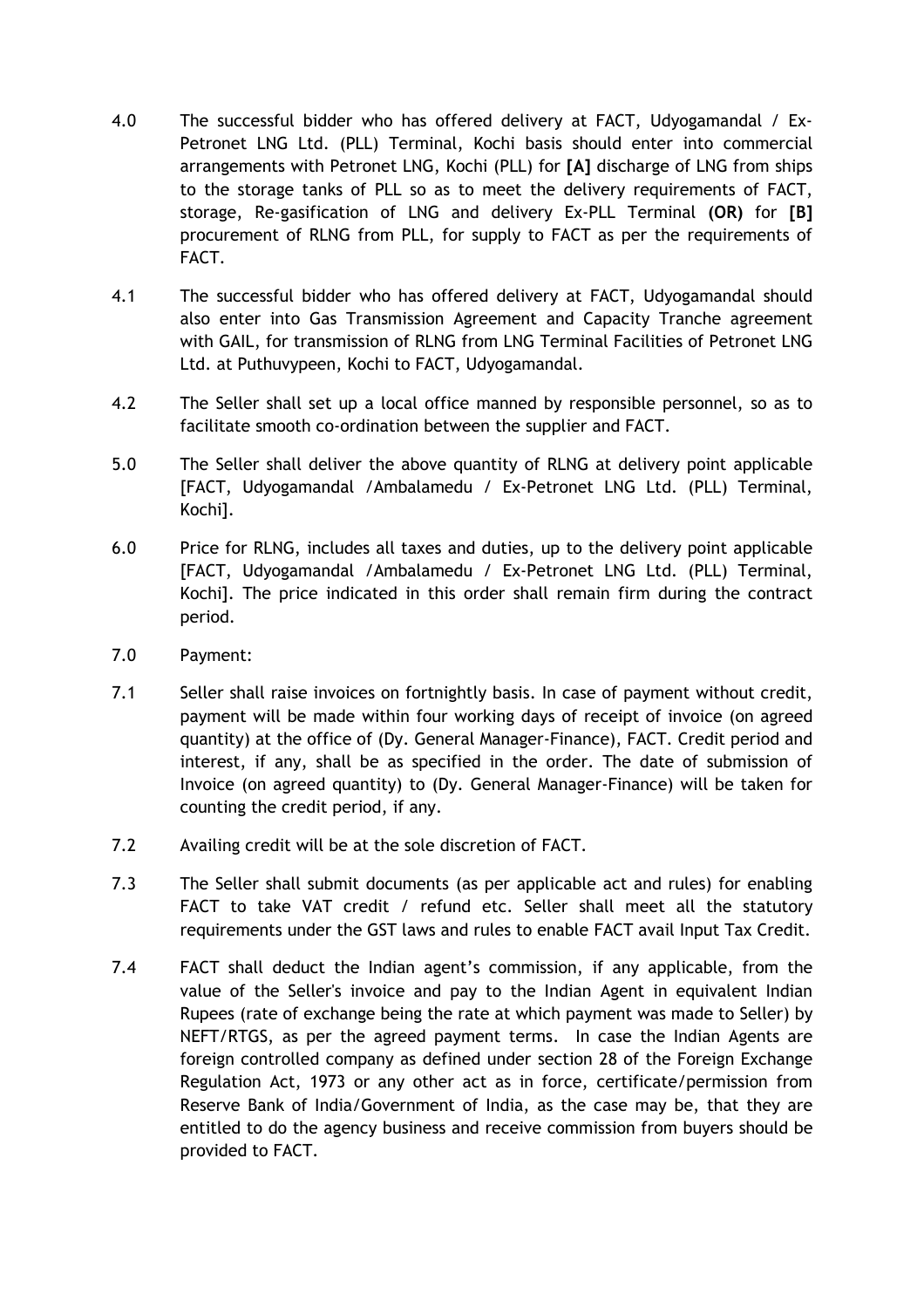- 7.5 The information required above shall include those agents situated in India who have some other kind of commercial relationships and may not fall within the usual definition of agent. In cases where there is no agent but the Seller has any Indian Branch or subsidiary or a financially inter-linked concern, the same shall be intimated to us. This will also include such Indian agents who are paid general retainer fee and may not have any reference to this purchase order.
- 7.6 Should FACT suffer any loss or penalty because of the failure on the part of the Seller to disclose the mandatory details about their agents, FACT shall hold the Seller responsible for such loss or penalty and shall be entitled to claim from Seller damages for breach of the above provisions of the contract and also to resort to such other action which FACT may consider appropriate.
- 8.0 Force Majeure:
- 8.1 If at any time during existence of this contract if either Seller or FACT is unable to perform in whole or in part any obligation under this contract because of war, hostility, civil commotion, sabotage, quarantine restrictions, acts of God and acts of Govt. (including, but not restricted to prohibition of exports or imports), accidents, fires, floods, explosions, epidemics, strikes, lockouts, embargoes and closure of discharge berths, breakdown of plant and machinery, then neither party shall be deemed to be in default of the contract and the date of fulfillment of agreement shall be rescheduled after considering FACT's production requirements, ullage, market conditions, prices etc. provided the existence of such force majeure occurrence shall be intimated by the party affected by such acts/events to the other party within 15 days of such occurrence.
- 8.2 Any waiver/extension of time in respect of the delivery of any installment or part of the goods occasioned due to reasons in (i) above shall not be deemed to be waiver/extension of time in respect of the remaining deliveries.
- 8.3 If operation of such circumstances exceeds three months, each party shall have the right to refuse further performance of the contract in which case neither Seller nor FACT shall have the right to claim eventual damages from each other.
- 8.4 The Seller or FACT who is unable to fulfill their obligations under the contract due to said force majeure occurrence shall within 15 days of occurrence of any of the causes mentioned in this clause inform the other party of the existence or termination of the circumstances preventing the performance of the contract. Certificate issued by local Chamber of Commerce in the country of the Seller or FACT shall be sufficient proof of the existence of the above circumstances and their duration.
- 8.5 Non-availability of material shall not be an excuse to the Seller for not performing their obligations under the contract.
- 9.0 Default

 In the event of any default by the Seller in executing the Contract in accordance with the specifications and/or terms and conditions of the Contract, FACT may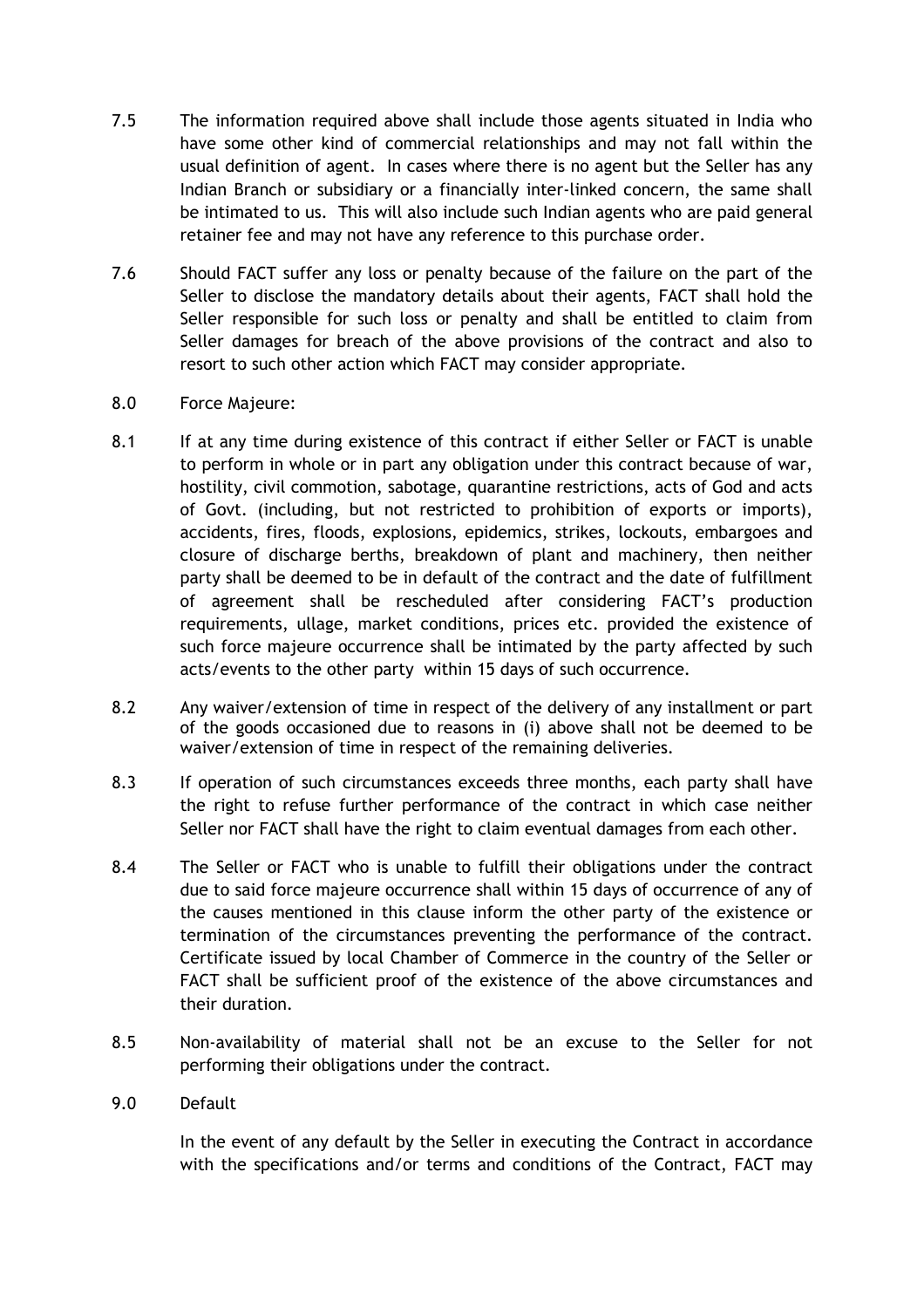terminate the Contract without prejudice to any other right, remedy or option FACT may have. In the event of such termination, FACT shall have the right to procure the goods from other sources at the risk and cost of the Seller.

### 10.0 Law

 The governing law for this Contract shall be Indian Law. The proper language of the Contract shall be English. The Seller agrees to submit himself to the jurisdiction of Indian Courts of Law.

11.0 Seller warrants that the goods are free and clear of liens and encumbrances and that he has good and marketable title to the same.

### 12.0 Arbitration Clause

 (i) If the Seller is a Central Public Sector Enterprise / Central Government Department:

In the event of any dispute or difference relating to the interpretation and application of the provisions of this contract(s) between Central Public Enterprises (CPSEs)/Port Trusts inter-se and also between CPSEs and government departments / Organizations (excluding disputes concerning taxation), such dispute/ difference shall be taken up by either Party for resolution through AMRCD as mentioned in DPE OM No. 4(1)2013-DPE(GM)/FTS-1835 dated 22.05.2018."

(ii) For contracts other than (i) above:

If any dispute arises out of or relating to or in connection with this CONTRACT, between the CONTRACTOR and the OWNER/FACT, the same shall be amicably settled through mutual discussions, failing which, the unresolved dispute(s) shall be referred to arbitration in accordance with the provisions of the Arbitration and Conciliation Act, 1996, as amended from time to time and number of Arbitrator shall be one. The venue of the Arbitration shall be at Ernakulam and the proceedings shall be in ENGLISH. Any legal proceedings relating to or in connection with this contract shall be limited to the exclusive jurisdiction of the High Court of Kerala.

---------------------------------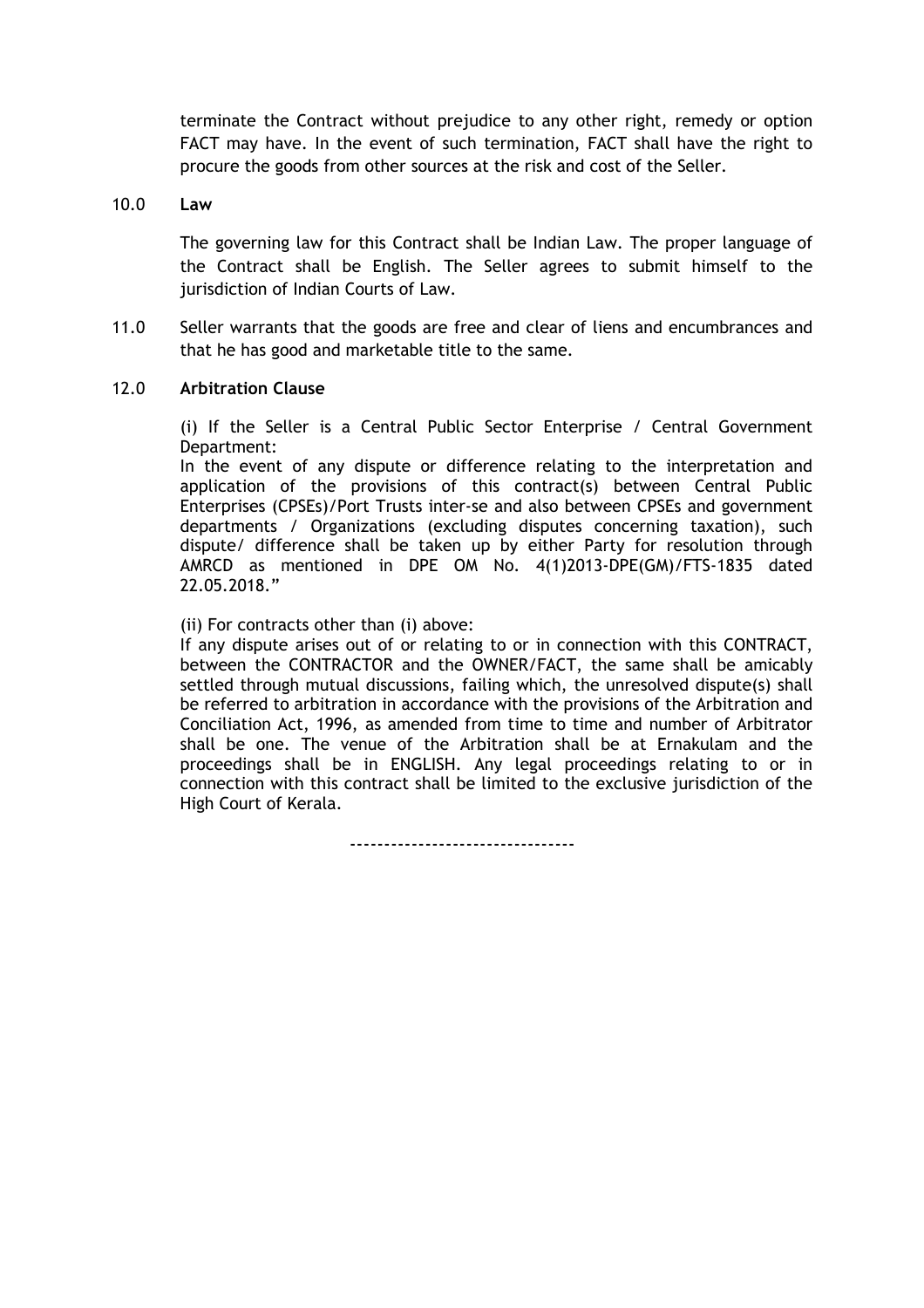# COMPLIANCE STATEMENT

# Ref: Enquiry No. MAT-RM –L20-2021 dated 02.06.2021.

We have read and understood all the Enquiry Documents (Enquiry Notice and all Annexures) against your enquiry no. MAT-RM–L20-2021 dated 02.06.2021 and hereby confirm our acceptance to the same except for the deviations listed below:

| <b>LIST OF DEVIATIONS</b> |                    |                   |  |
|---------------------------|--------------------|-------------------|--|
| Document / Clause No.     | <b>Description</b> | <b>Deviations</b> |  |
|                           |                    |                   |  |
|                           |                    |                   |  |
|                           |                    |                   |  |
|                           |                    |                   |  |
|                           |                    |                   |  |
|                           |                    |                   |  |
|                           |                    |                   |  |
|                           |                    |                   |  |

Name of Vendor:

Name & Designation of Authorized Signatory:

Seal & Signature:

Date: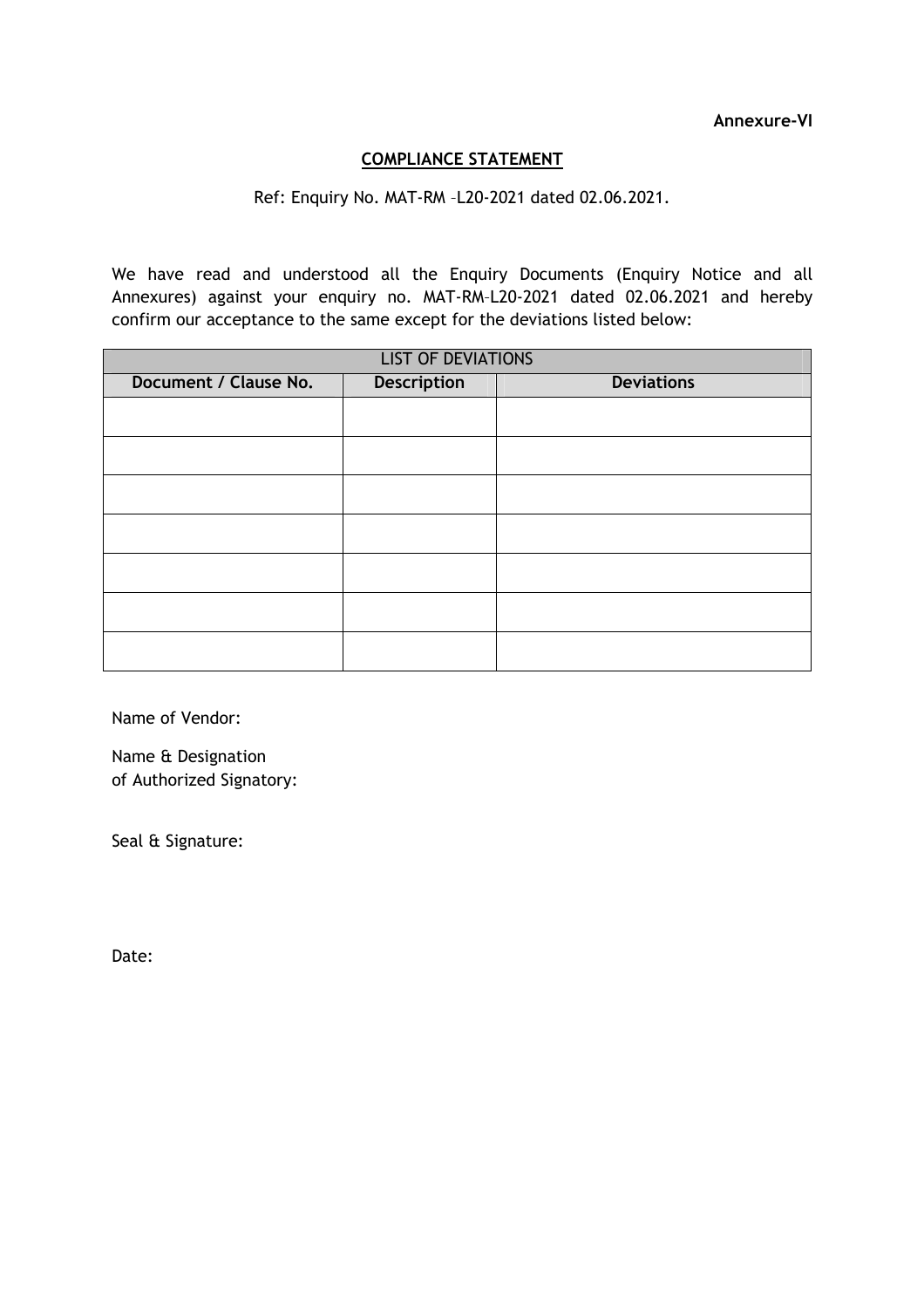#### Annexure-VII

## Price Bid

Quantity required by FACT:11,800,000 MMBTU @ approx. 44,860 MMBTU per day

[Firm Basis: 9,440,000 MMBTU & RE Basis: 2,360,000 MMBTU].

Period of supply required by FACT: 5<sup>th</sup> July 2021 to 15<sup>th</sup> April 2022.

Credit period required by FACT: 180 days.

Quantity offered by bidder: Total: ----------------- MMBTU

[Firm:---------------- MMBTU, RE:----------------- MMBTU]

Period of supply quoted by bidder:

Credit period offered by bidder: ------- days. Rate of interest: ------ % per annum.

Delivery Point offered by the bidder: FACT, Udyogamandal / Ex-Petronet LNG Ltd. (PLL) Terminal, Kochi [Pl. strike out whichever is not applicable].

#### PRICING FORMULA FOR RLNG:

| Item | Description                                                                      | Formula / Offer  |
|------|----------------------------------------------------------------------------------|------------------|
| A    | DES Kochi price                                                                  | In USD Per MMBTU |
| B    | <b>Exchange Rate</b>                                                             |                  |
| C    | DES Kochi price in Rs. per MMBTU (A x<br>B)                                      | In Rs. Per MMBTU |
| D    | Customs duty on DES Cochin price (%<br>on C)                                     | In Rs. Per MMBTU |
| E    | Plant losses if any at PLL terminal (%<br>of DES Cochin price plus Customs duty) | In Rs. Per MMBTU |
| F    | Re-gasification charges if any at PLL<br>terminal                                | In Rs. Per MMBTU |
| G    | Marketing Margin (if any)                                                        | In Rs. Per MMBTU |
| H    | Total Ex-terminal (C+D+E+F+G)                                                    | In Rs. Per MMBTU |
|      | KVAT (if applicable) % of H                                                      | In Rs. Per MMBTU |
| J    | Transmission charges (from Terminal to<br>delivery point)                        | In Rs. Per MMBTU |
| K    | GST on Transmission charge (if any)<br>%                                         | In Rs. Per MMBTU |
| L    | Less Input Tax Credit on GST                                                     | In Rs. Per MMBTU |
| M    | Price at FACT, Udyogamandal /<br>Ambalamedu [H+I+J+K-L]                          | In Rs. Per MMBTU |

Signature and seal of bidder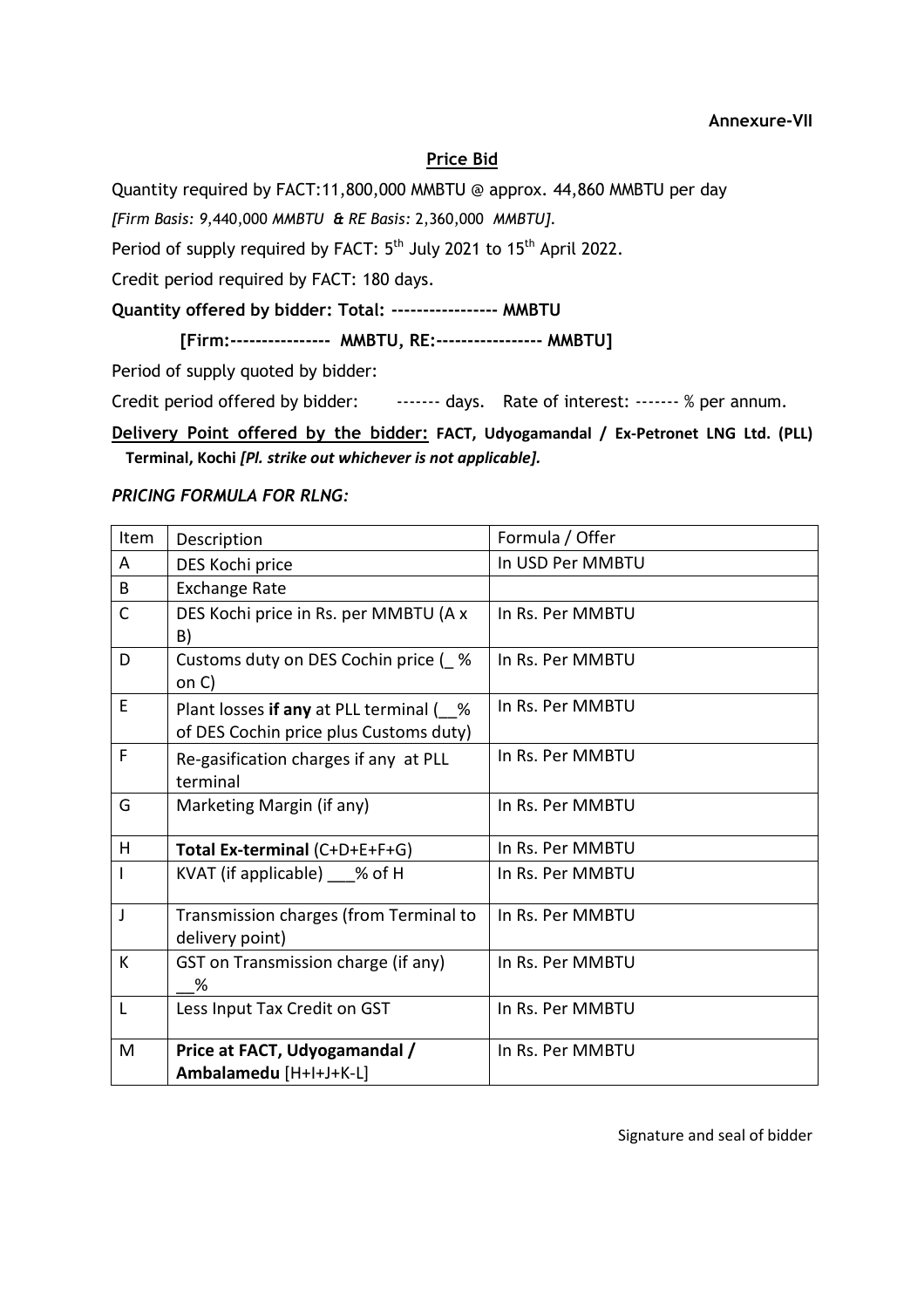# LIST OF FACT APPROVED BANKERS FOR BANK GUARANTEE / BID BOND:

Please note that all bank guarantees against the above-referred enquiry shall be issued and confirmed by the banks approved by FACT. The list of banks approved by FACT is given below:

- A) STATE BANK OF INDIA
- B) NATIONALISED BANKS:
- 1. Allahabad Bank,
- 2. Andhra Bank,
- 3. Bank of Baroda,
- 4. Bank of India,
- 5. Bank of Maharashtra,
- 6. Canara Bank,
- 7. Central Bank of India,
- 8. Corporation Bank,
- 9. Indian Bank,
- 10. Indian Overseas Bank,
- 11. Oriental Bank of Commerce,
- 12. Punjab & Sind Bank,
- 13. Punjab National Bank,
- 14. UCO Bank,
- 15. Union Bank of India,
- 16. United Bank of India,
- 17. Vijaya Bank.
- C) OTHER BANKS:
- 1. Bank of Rajasthan Limited,
- 2. Catholic Syrian Bank Limited
- 3. Kotak Mahindra bank Ltd.,
- 4. South Indian Bank Ltd.,
- 5. Tamilnad Merchantile Bank Ltd.,
- 6. The Federal Bank Ltd.,
- 7. The Jammu & Kashmir bank Limited,
- 8. The Karnatka Bank Limited,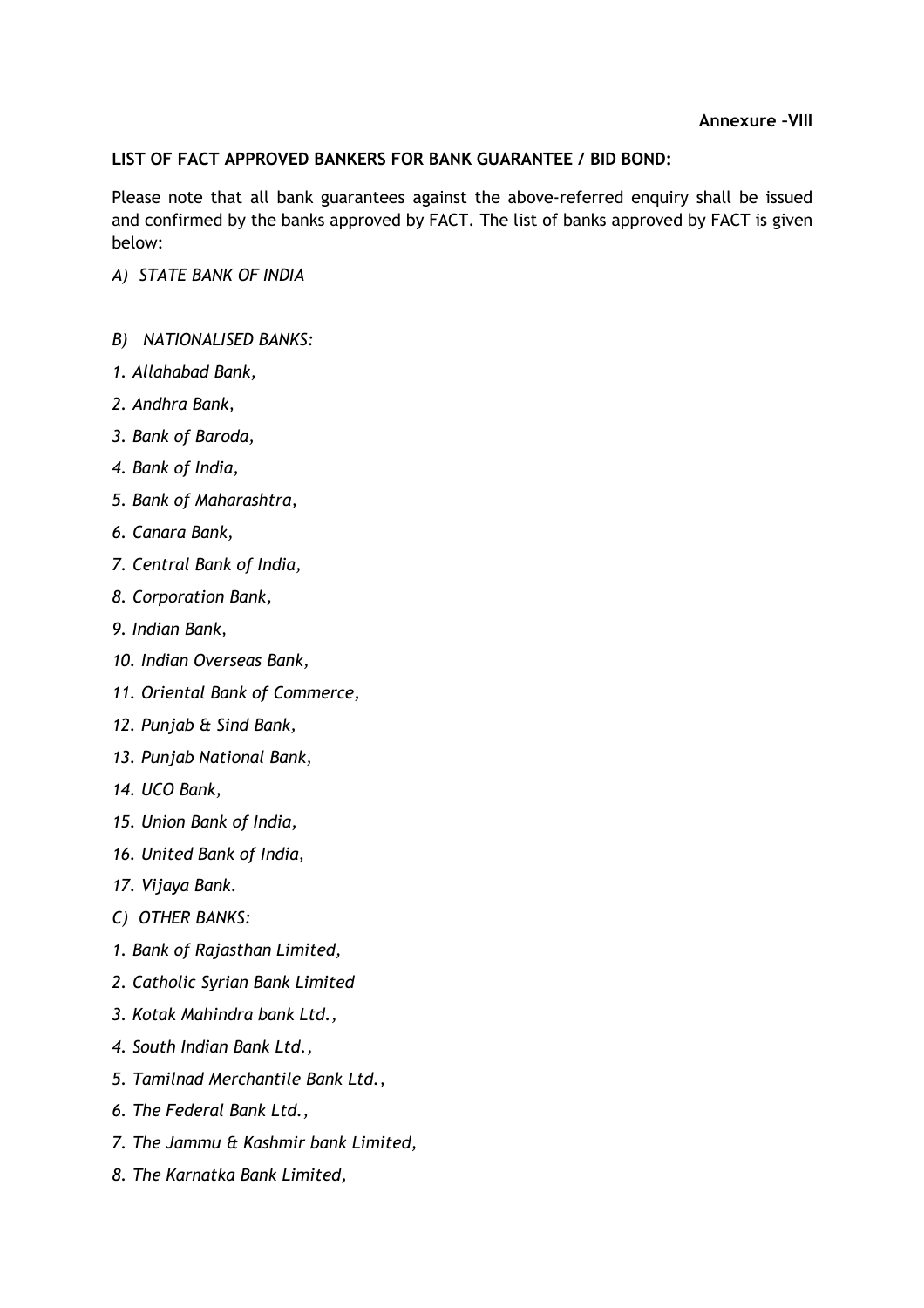- D) FOREIGN BANKS:
- 1. ABN AMRO Bank N.V.,
- 2. American Express Bank Limited,
- 3. Bank of American National Trust & Saving Association,
- 4. Bank of Tokyo Limited,
- 5. Barclays Bank PLC
- 6. BNP Paribas
- 7. Calyon Bank
- 8. Citibank N.A.,
- 9. Deutsche Bank,
- 10. Development Bank of Singapore (DBS)
- 11. Hong Kong & Shanghai Banking Corporation Limited,
- 12. ING Vysya Bank
- 13. JP Morgan Chase Bank,
- 14. Standard Chartered Bank.
- E) PRIVATE SECTOR BANKS:
- 1. Axis Bank Ltd.,
- 2. Housing Development Finance Corporation Ltd., (HDFC)
- 3. ICICI Bank Limited,
- 4. IDBI Bank Limited,

Note: If the Bank Guarantee is issued by a bank outside India, a counter guarantee from an Indian nationalized/ scheduled bank in India shall be submitted.

------------------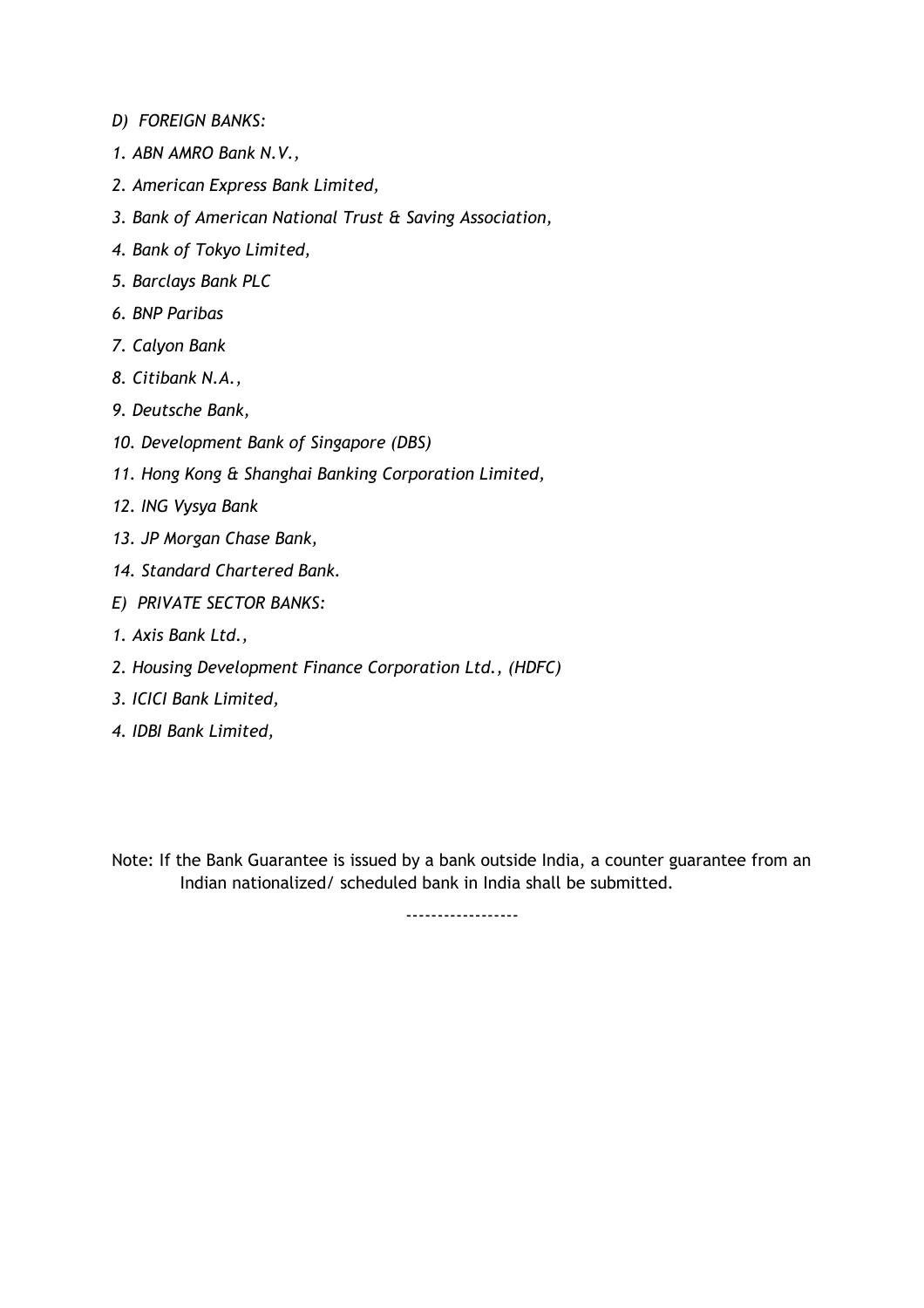#### BID BOND PROFORMA

#### (To be obtained from FACT approved bankers on Stamp Paper of Rs.200/-)

The Fertilisers and Chemicals Travancore Limited Udyogamandal P.O. Cochin – 683501. Dear Sir,

WHEREAS M/s. ...................................................[offerer] has offered to supply a quantity of ..............MT of Ammonia to FACT and the offerer is required to submit a Bid Bond of Rs.10 crores along with the offer as a guarantee for fulfillment of all the terms and conditions of the said offer for subsequent sale, we, [Bank with full address] hereby guarantee and undertake to pay immediately on demand by FACT the amount of Rs.10 crores in case the offerer fails to perform any or all the obligations undertaken by him as per FACT's acceptance, without any reservation, protest, demur and recourse to said offerer. Any such demand in writing made by FACT shall be conclusive and binding on us irrespective of any dispute or difference raised by the offerer. This guarantee shall be irrevocable and shall remain valid till ............ [One month from the due date of offer] in Cochin.

Notwithstanding anything mentioned herein before, our liability under this guarantee is restricted to Rs.10 crores [Rs.Ten Crores only] and it will remain in force upto .............. Unless a claim under the guarantee is filed against us on or before ...................., (three months from the due date of offer) all your rights under the said guarantee shall be forfeited and we shall be released and discharged from all liabilities there under. We ............................Bank, further agree that the guarantee hereunder contained shall not be affected by change in the terms of purchase originally offered by the offerer.

 Disputes/differences, if any, relating to or arising out of this Bank Guarantee, shall be settled by courts having jurisdiction over Udyogamandal, in Kerala State, India, where the registered office of the company is situated and no other court shall have jurisdiction in the matter.

 We ............................................ Bank lastly undertake not to revoke this guarantee during its currency except with the previous consent of FACT in writing.

Place: ....... Bank

Date: ......... For ........................

Authorised Signatories

 Note: Seller's Bank while authorizing Indian Bank to execute this Bid Bond against their counter guarantee, should also intimate the reimbursement instructions.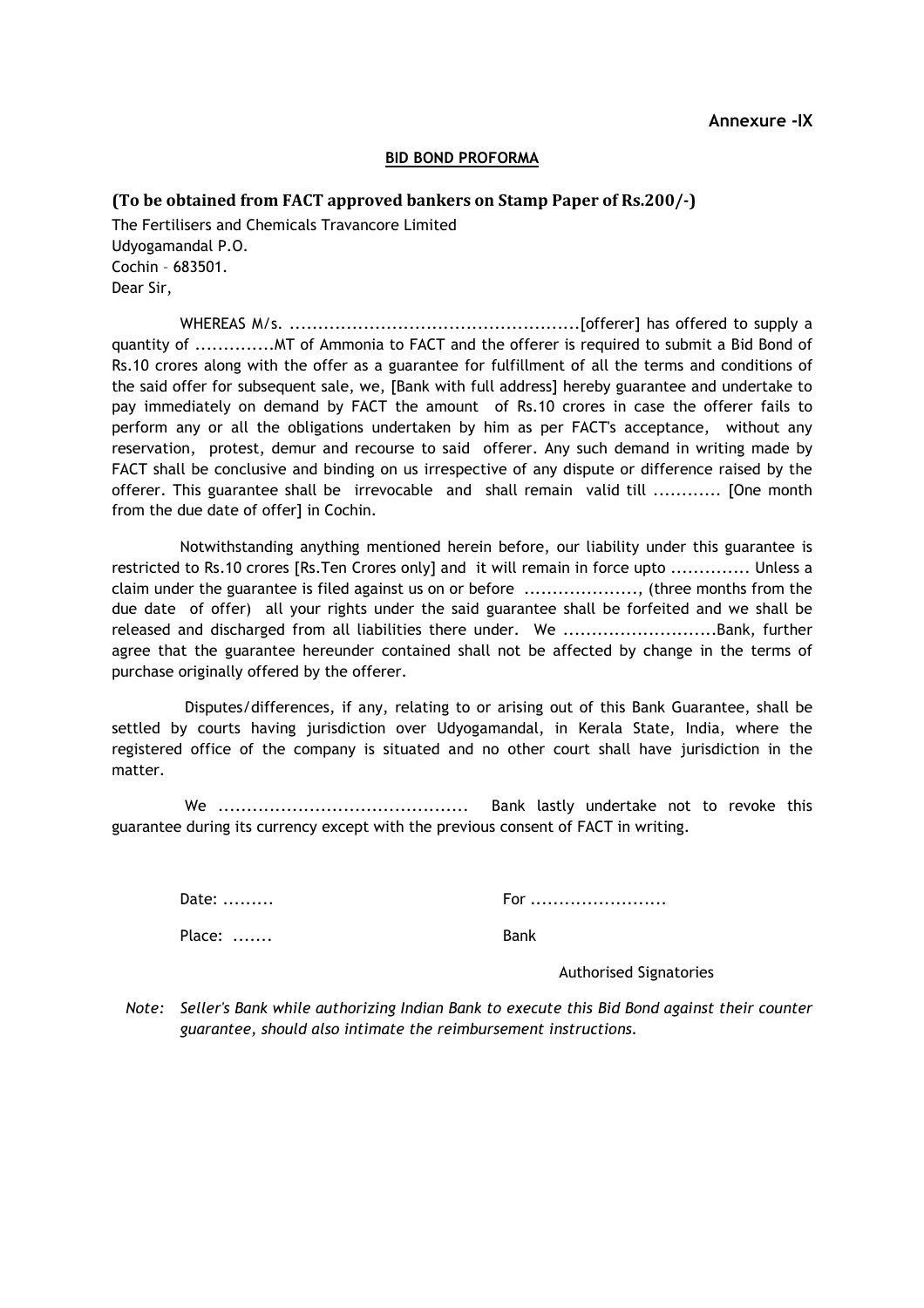#### Annexure –X

#### PROFORMA OF BANK GUARANTEE IN LIEU OF SECURITY DEPOSIT (PERFORMANCE GUARANTEE BOND)

(To be obtained from a Nationalized / Scheduled Bank on Stamp Paper of Rs.200/-).

The Fertilisers and Chemicals Travancore Limited, Udyogamandal P.O. Cochin - 683 501

 WHEREAS FACT - Head Office, a Division of Fertilisers and Chemicals Travancore Limited, Udyogamandal P.O. Kerala (hereinafter called referred to as the Company) has placed a Contract No...................dated...........with M/s...................... .......................... hereinafter called the Seller) for the supply of ........................... and whereas it is one of the conditions of the said purchase order that the Seller shall either remit a sum of Rs..............(Rs..............................only) or furnish a Bank Guarantee for Rs.............. (Rs................................only) as security deposit for the due fulfillment of the said purchase order by the said Seller.

In consideration of the Company having agreed to accept a Bank Guarantee from us towards such security deposit in lieu of the cash deposit in accordance with the terms and conditions of the above contract, we.................. the Bank (hereinafter referred to as the Bank) do hereby undertake to pay the Company merely on demand any sum or sums from time to time demanded by the Company up to a maximum of Rs...... (Rs.............. only) being the amount of the security deposit against any loss or damage caused to or suffered by or would be caused to or suffered by the Company by reason of any breach by the said Seller of any of the terms and conditions contained in the said Contract.

We, the said Bank, do hereby undertake to pay the amount so demanded by the Company without any demur merely on a demand from the Company stating that the amount claimed is due by way of loss or damage caused to or suffered or would be caused to or suffered by the Company by reason of breach by the said Seller of any of the terms and conditions contained in the said contract. Any such demand made on the Bank shall be conclusive as regards the amount due and payable by the Bank under this guarantee.

We undertake to pay to the Company any money so demanded notwithstanding any dispute or disputes raised by the said Seller in any suit or proceeding pending before any court or Tribunal relating thereto, our liability under this being absolute and unequivocal.

The payment so made by us under this Guarantee shall be a valid discharge of our liability for payment thereunder and the said Seller shall have no claim against us for making such payment.

We ........................... further agree that the guarantee herein contained shall remain in full force and effect during the period that would be taken for the performance of the said contract and that it shall continue to be enforceable till all the dues of the Company under or by virtue of the said contract have been fully paid and its claim satisfied or discharged or till the Company certifies that the terms and conditions of the said contract have been fully and properly carried out by the said Seller and accordingly discharges this guarantee.

We .............................. further agree with the said Company that they shall have the fullest liberty without our consent and without affecting in any manner our obligations hereunder to vary any of the terms and conditions of the said contract or to extend time of performance by the said Seller or to postpone for any time and from time to time any of the powers exercisable by it against the Seller and either to enforce or forebear from enforcing any of the terms and conditions governing the said contract or securities available to the Company and the said Bank shall not be released from its liability under these presents by any exercise by the Company of the liberty with reference to the matters aforesaid or by reason of time being given to the said Seller or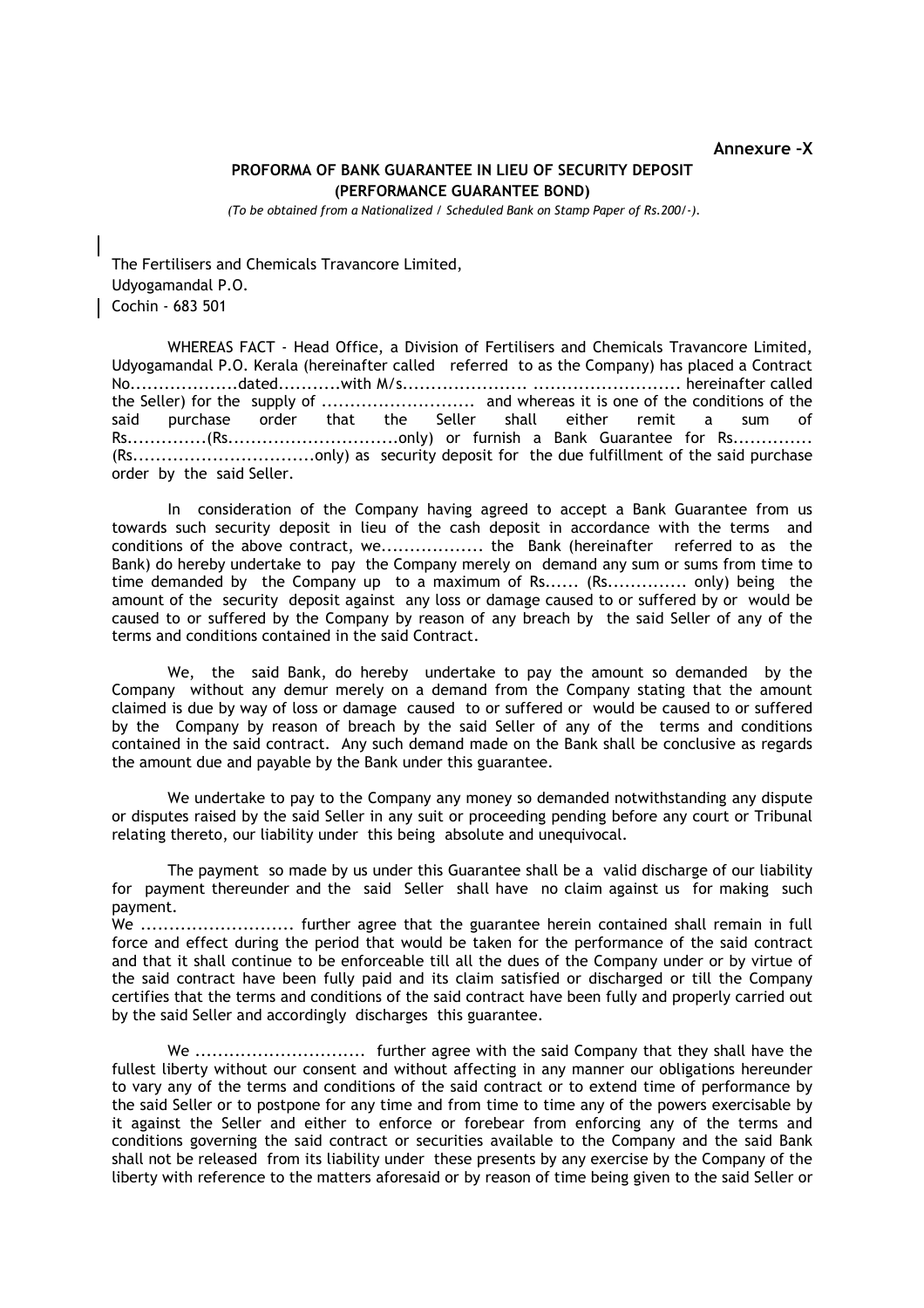any other forbearance, act or omission on the part of the Company or any indulgence by the Company to the said Seller or any other matter or thing whatsoever which under the law relating to sureties, but for this provision, have the effect of so relieving us.

This guarantee shall not be effected by any change in the constitution of the Bank or the Company or the said Seller nor shall this guarantee be affected by any change in the constitution of the Company or the said Seller by absorption with any other body or corporation and this guarantee shall be available to or enforceable by such body or corporation.

Our guarantee shall remain in force until ............... Unless a claim or demand is made within six months after the expiry of the above date, all the Company's rights under the guarantee shall be deemed as waived/forfeited and we shall be relieved and discharged from all liabilities thereunder. Notwithstanding anything contained hereinbefore, our liability under this guarantee shall be limited to an amount not exceeding Rs............. (Rs. .......................... only).

Any notice by way of request, demand or otherwise hereunder may be sent by post to the Bank addressed as aforesaid and if sent by post, it shall be deemed to have been given at the time when it would be delivered in due course of post and in proving such notice when given by post, it shall be sufficient to prove that the envelope containing the notice was posted and certificate signed by an officer of the Company that the envelope was so posted shall be conclusive.

Disputes/differences, if any, relating to or arising out of this Bank Guarantee, shall be settled by courts having jurisdiction over Udyogamandal, in Kerala State, India, where the registered office of the company is situated and no other court shall have jurisdiction in the matter.

We .............................................. Bank lastly undertake not to revoke this guarantee during its currency except with the previous consent of FACT in writing.

Dated this ......... day of ................... Two thousand ….. For (Name of Bank) :

| <b>Authorised Official</b> |  |
|----------------------------|--|
| <b>Name</b>                |  |
| Designation                |  |

Place:

Full address of the Branch issuing this guarantee.